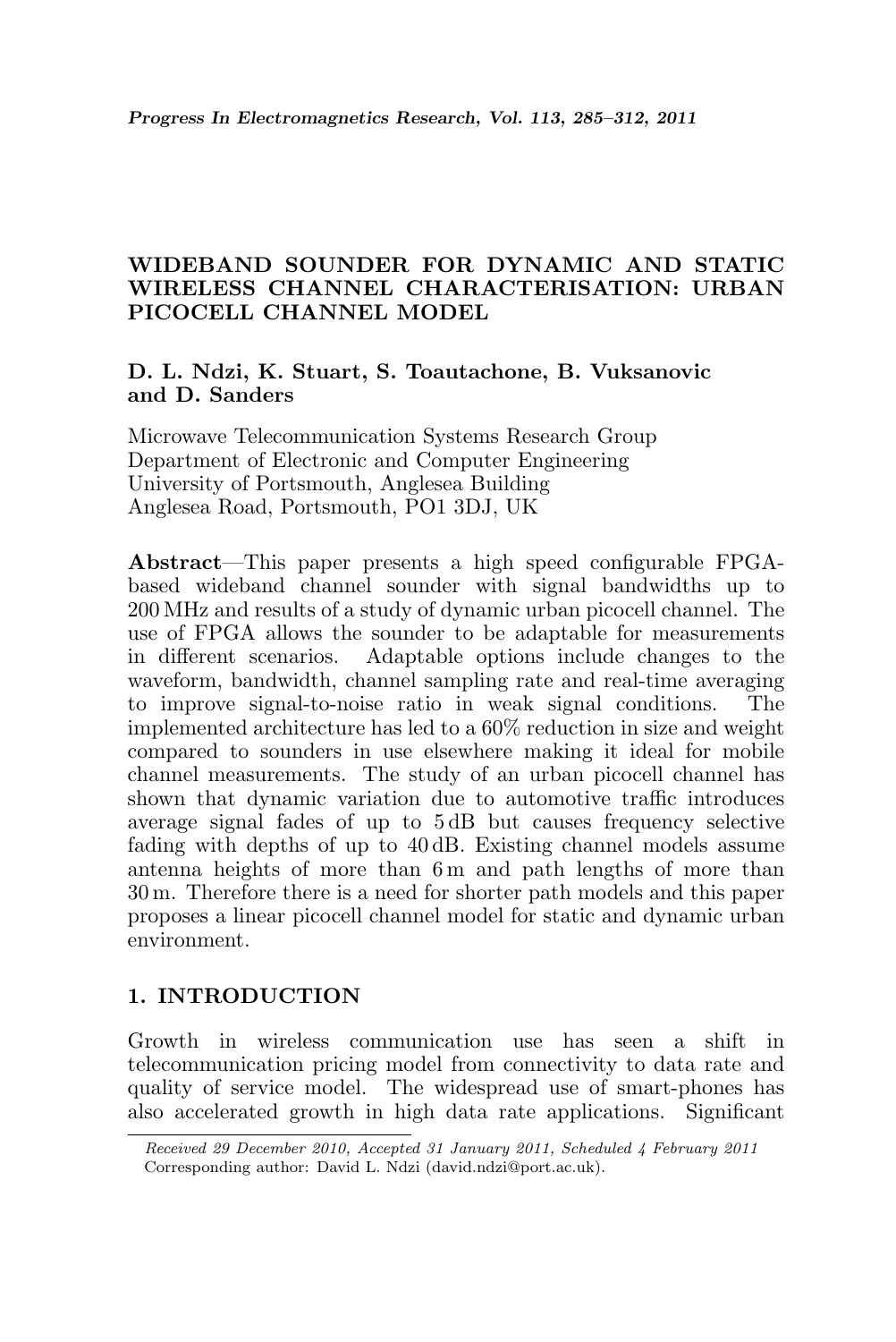studies have been carried out in short-range indoor environment [1, 2]. However studies in short-range outdoor environment where most of the mobile devices are used have received relatively little attention. In outdoor urban environment many studies have focused on macrocells [3].

Substantial research activities have produced numerous models relating to a variety of wireless channels [4–10]. In outdoor urban environment, a number of scenarios have been developed which can be broadly categorised as over roof-tops with static or mobile receivers for path lengths that are greater than  $100 \text{ m}$  [11–13]. In fixed wireless access channel models [14] where the transmitter and the receiver are static, the transmitter to receiver distance is too large. In addition to these, for distances less than 20 m most models, including the COST231-Walfisch-Ikegami-Model (COST231-WI), assume free-space path loss [15, 16]. The antenna heights and distances are not typical of current and future high data rate wireless access system set ups [17, 18].

Urban channels exhibit both spatial and temporal variations. Studies of induced dynamic variations in the channels due to movements within the urban picocell areas are limited. References can be found for indoor channels in [19–22]. Temporal variation of the channel can have significant impact on the performance of wireless systems resulting in a burst of errors in digital systems. Therefore, there is a need to understand the temporal variability of the channel response in order to assess its impact on wireless data rates [23]. Considerable studies have been carried out using Multiple-Input Multiple-Output (MIMO) systems resulting in a large number of publications of MIMO channel models [24]. A large study of spatial channels with path lengths, mainly, from 30 m up to 8 km have also been undertaken under the 3GPP group for bandwidths of 5 MHz [25]. This has been extended by the WINNER project for bandwidths up to 100 MHz and a number of models have been proposed for a range of communication channels in urban and suburban environment [26].

The diversity of the urban environment and the dynamic nature of the channels make the measurement and analysis approach critical to ensure that results obtained are representative and can be applied to similar channels. Wideband channel sounders are often used to study broadband wireless channels. Channel sounding take many forms and the systems that are used have evolved in parallel with the interest in wireless communication [27–29]. Some techniques, such as pulse or frequency swept transmissions, have been widely used in many measurement studies [30–34]. Although simple to construct and low cost, these techniques suffer from poor multipath delay resolution and slow channel measurement rates. These make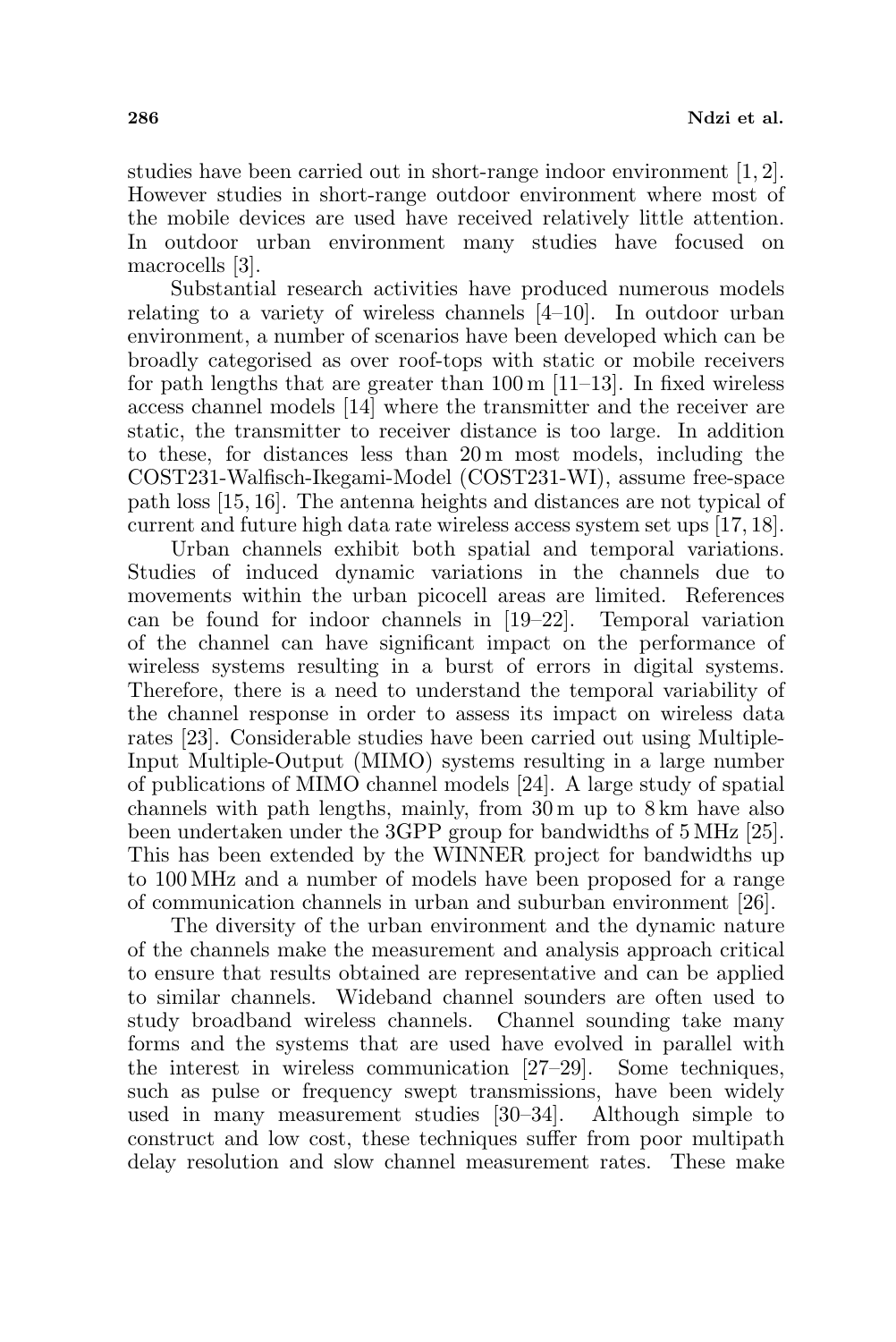their use in the investigation of fast dynamic channels impractical. When the received signal is digitised, the hardware complexity becomes disproportionately high due to the spectral inefficiency of the signals [35, 36].

Sounders based on the cross-correlation techniques have been widely used over the years [37–41]. In this technique the received signal is correlated with an identical transmitted sequence clocked at a slower rate or at the same rate as in the transmitter but such that the two sequences pass each other on a step-by-step basis rather than continuously. Digital frequency synthesisers have also been used with this technique to increase signal bandwidth, multipath resolution and channel sampling speed. However the use of waveforms such as phase codes and Chirp increases the complexity of the receiver [42].

Multitone channel sounders have recently become practical with the advent of technology that enables complex waveform generation [43]. Channel sounders that use multitone waveforms have many advantages over other systems because of the spectral efficiency of the waveforms which reduce hardware complexity. Further advantages include the ability to operate without carrier acquisition and code/carrier recovery circuitry, which is necessary when a Chirp signal is used. However these systems require experience and expertise to construct and are often expensive to purchase making them unaffordable for most organisations.

There are a number of other channel sounders of differing architectures that are commercially available [43–46]. In general channel sounders are expensive, big and heavy with complex receiver architectures. There are other channel sounding techniques that are comparatively cheaper to implement [47, 48], although with limited channel resolution, sampling rate and sensitivity. These highlighted the need for the development of a simpler architecture that can be adapted for different studies [49].

In this paper, the development of an adaptable wideband channel sounder with signal bandwidths up to 200 MHz based on the transmission of a Pseudo Random Gaussian Noise (PRGN) waveform is presented. The objective of the development was to build a system which is compact and yet adaptable that addresses the problem of restricted mobility, speed, range restriction and cost inherent in many channel sounders. The sounder is designed to be configured to implement real-time processing of data that improves the Signal-to-Noise Ratio (SNR) by up to 30 dB in weak signal conditions. Channel sampling rates up to 5.4 kHz can be achieved. This paper also presents results of urban channel measurements designed to investigate spatial channel variation over short path distances and temporal variations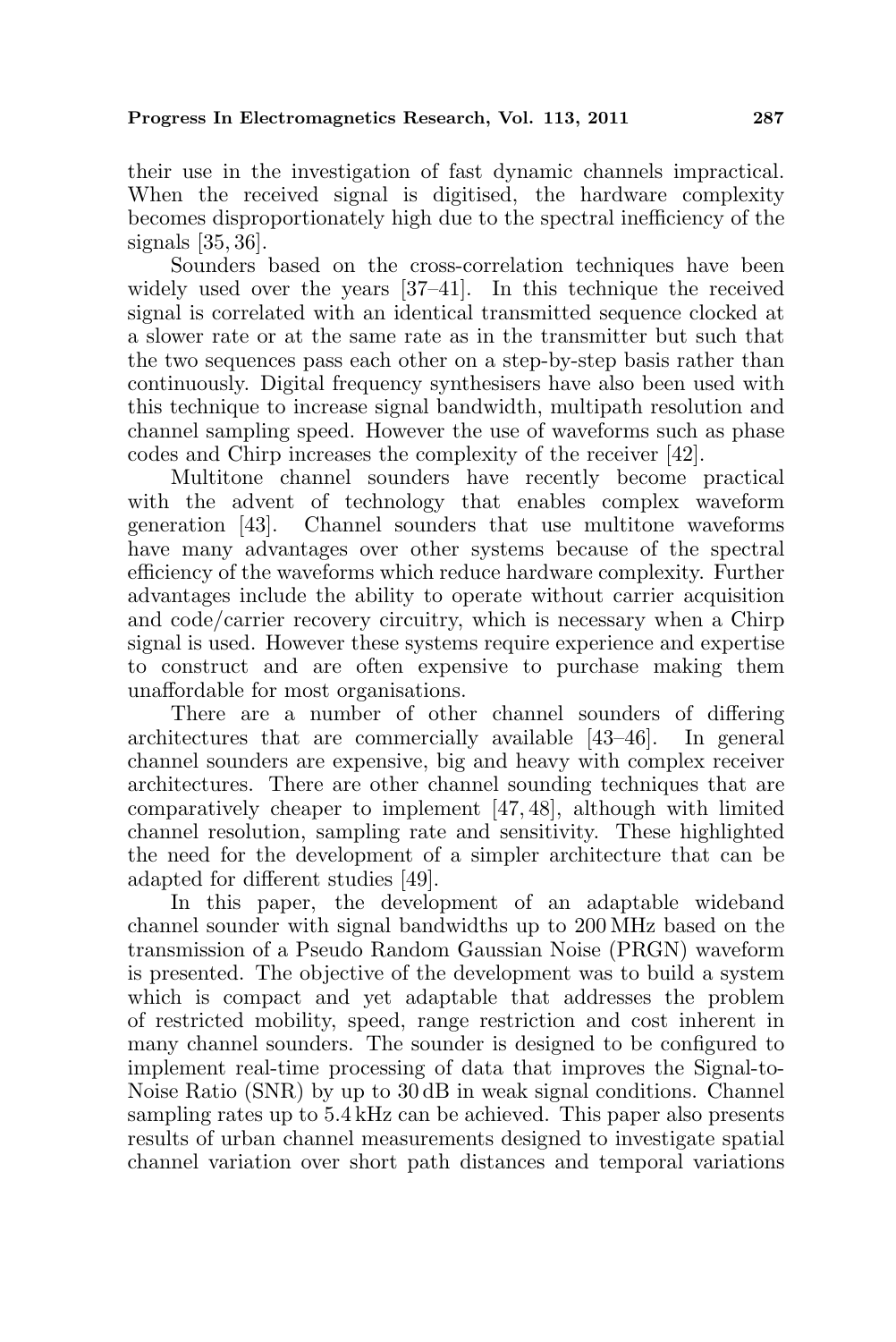induced by automotive traffic. The processing approach used allows the detection of induced channel variation as vehicles pass in close proximity of the transmitter to receiver path, although they do not traverse the path. The study is of benefit to researchers, system designer and network providers who are working on the optimisation of data rates and provision of wideband services in urban environment. The papers is organised as follows; Section 2 describes the wideband channel sounder that has been developed. The design objectives, implementation and tests carried out to evaluate the performance of the sounder are provided. Spatial and temporal channel variation measurements are described in Section 3. This is followed by the results of signal variations, analysis and description of a picocell outdoor urban channel model in Section 4.

# 2. SYSTEM DESCRIPTION

The objective of the new sounder design was to overcome the limitations of channel sounders in use, in general. Thus the design objective was: "to developed a very compact, low cost and adaptable sounder to measure the channel transfer function of a channel, over the widest possible bandwidth in the shortest possible time and as often as possible with the ability to improve the channel signal-to-noise ratio". This rendered most of the channel sounding implementation techniques unsuitable.

The approach adopted in the development of the channel sounder uses a synthesized multitone waveform called PRGN [50]. Field Programmable Gate Array (FPGA) technology has been used, in preference to Digital Signal Processors, to minimise the number of discrete components in the system, enable adaptability and provide real-time data processing capability [51–53]. The PRGN characteristics include a rectangular spectrum which allows sampling to be carried out at exactly the Nyquist frequency thereby minimising the complexity of the receiver system.

# 2.1. Transmitter

The transmitter is made up of an Arbitrary Waveform Synthesizer (AWS) and a Radio Frequency (RF) unit. The dual channel AWS generates a PRGN signal with an optimised crest factor which has a flat amplitude spectrum and low sidelobes outside the desired bandwidth. The AWS can generate two independent simultaneous waveforms with bandwidths of up to 150 MHz from channel A and 200 MHz from channel B, a capability that is important for co-located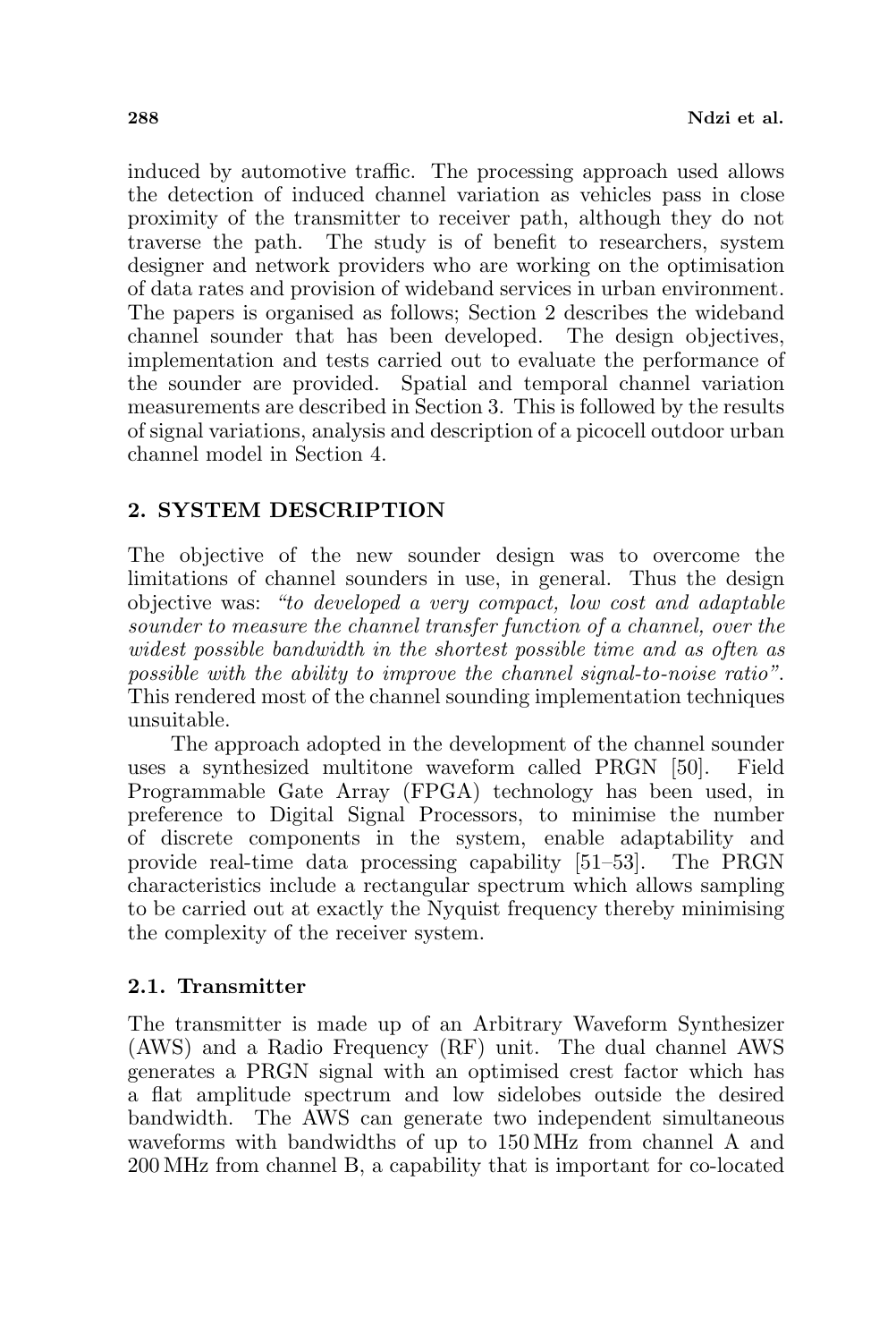#### Progress In Electromagnetics Research, Vol. 113, 2011 289

channel investigation. However for the study reported in this paper only channel B was used. A simplified block diagram and the image of the AWS that has been developed are shown in Figure 1. The PRGN waveform used consists of 1024 spectral lines with 195.313 kHz frequency resolution over a bandwidth of 200 MHz [50]. The DAC is driven by a 400 MHz clock generated using FPGA from a 10 MHz input reference clock. The 200 MHz PRGN time and frequency domain signal that is generated by the AWS is shown in Figure 2. The transmitter unit has been built to transmit at a carrier frequency of 2 GHz. The use of a phase-locked 10 MHz reference signal that can be locked to a GPS receiver eliminates the transmitter and receiver synchronisation problem inherent in most channel sounding techniques. A simplified block diagram of the transmitter and an image of the built system are shown in Figure 3.



Figure 1. (a) Simplified block diagram and (b) image of the arbitrary waveform synthesizer card  $(10 \times 12 \text{ cm})$ .



Figure 2. (a) PRGN time domain signal and (b) frequency magnitude spectrum generated by the AWS.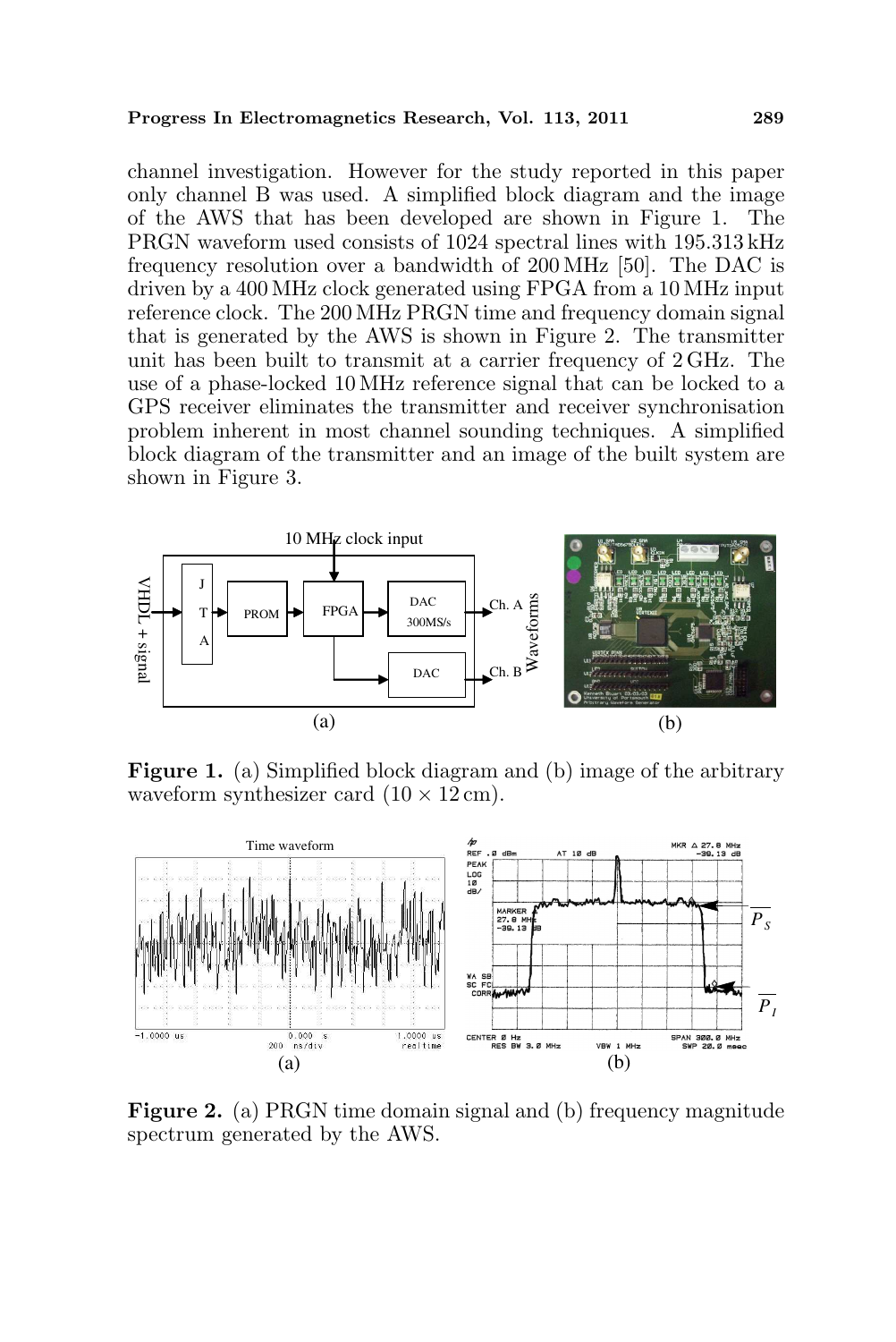

Figure 3. (a) Simplified block diagram and (b) the realised transmitter unit.

### 2.2. Receiver

The receiver system is comprised of a RF unit, a 12-bit resolution Analog-to-Digital Converter (ADC) [54], ADC carrier card, PCI Mezzanine Card (PMC) [55, 56] and a computer. A simplified block diagram of the receiver unit, ADC carrier card and built receiver unit is shown in Figure 4. The ADC has sampling rates up to 400 MS/s and is used to sample the signal at an Intermediary Frequency (IF). The sampled data is output through two channels thereby halving the frequency. The PMC card is used to implement real-time averaging of the sampled data using FPGA. The data is transferred to the computer



Figure 4. (a) Simplified block diagram of the receiver unit, (b) ADC carrier card and, (c) receiver unit.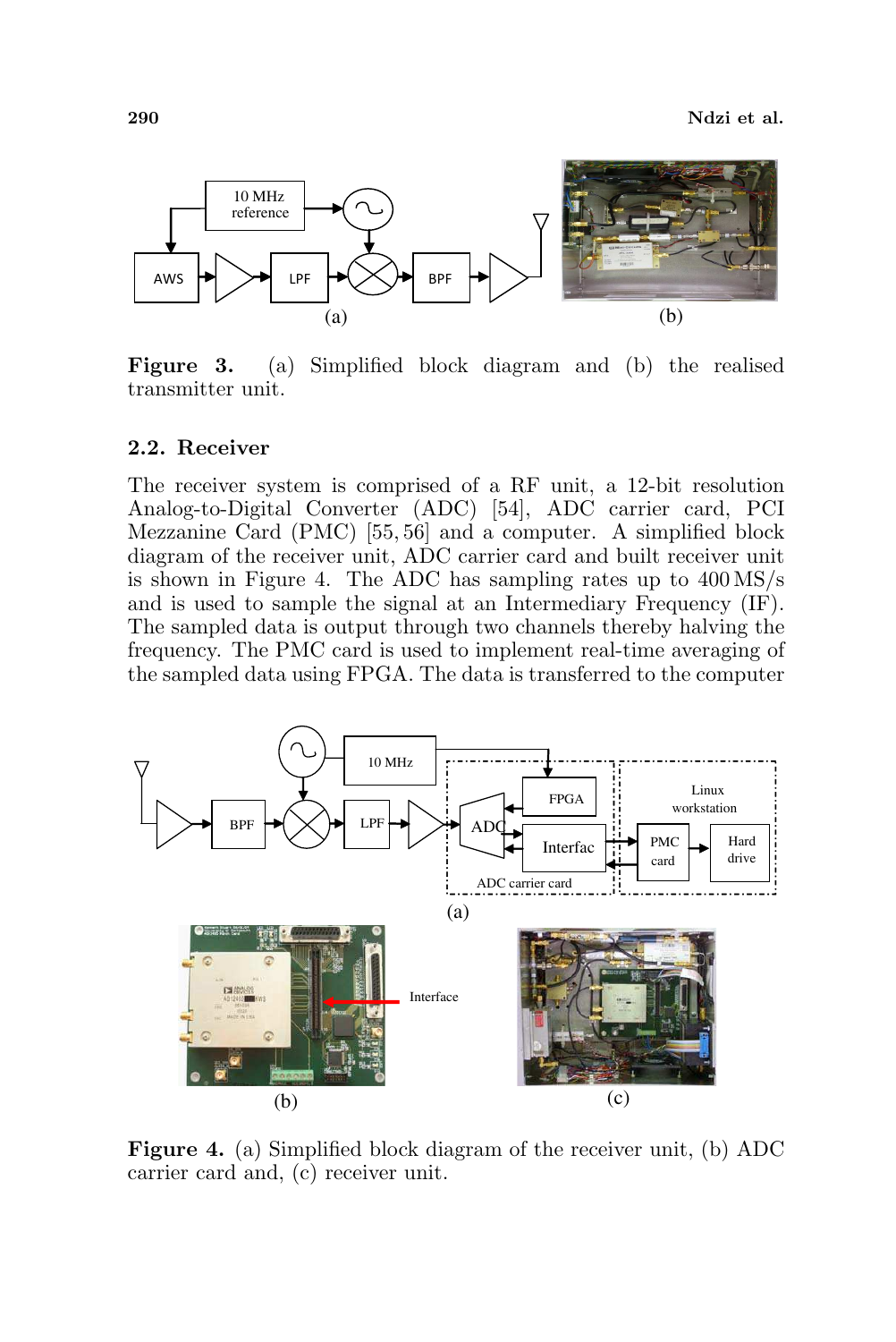### Progress In Electromagnetics Research, Vol. 113, 2011 291

across the PCI data bus for storage using demand-mode direct memory access. The acquisition time for each channel measurement (without averaging) is  $10.24 \,\mu s$ . The user can select the number of realtime averages to be preformed up to 1024. This gives a theoretical improvement in SNR of between 3 dB and 30 dB. A block diagram of the averaging process and the PMC is shown in Figure 5 and illustrates how First-In-First-Out (FIFO) memory blocks are used in the averaging process.



Figure 5. (a) Simplified block diagram of averaging unit and, (b) PCI Mezzanine Card.

# 2.3. Data Acquisition and Real-time Averaging

The developed software allows the user to implement a data acquisition strategy that optimises the speed of channel measurements, the amount of captured data and signal-to-noise ratio for the channel under investigation. It provides the flexibility for the user to control the data acquisition strategy by changing:

- the number of real-time averages to be carried out;
- time gap between successive channel transfer function measurements;
- time gap between a continual block of successive measurements;
- the number of data files to be captured and hence, the duration of the measurements; and
- when configured in conjunction with the transmitter, the bandwidth and sequence length of the waveform.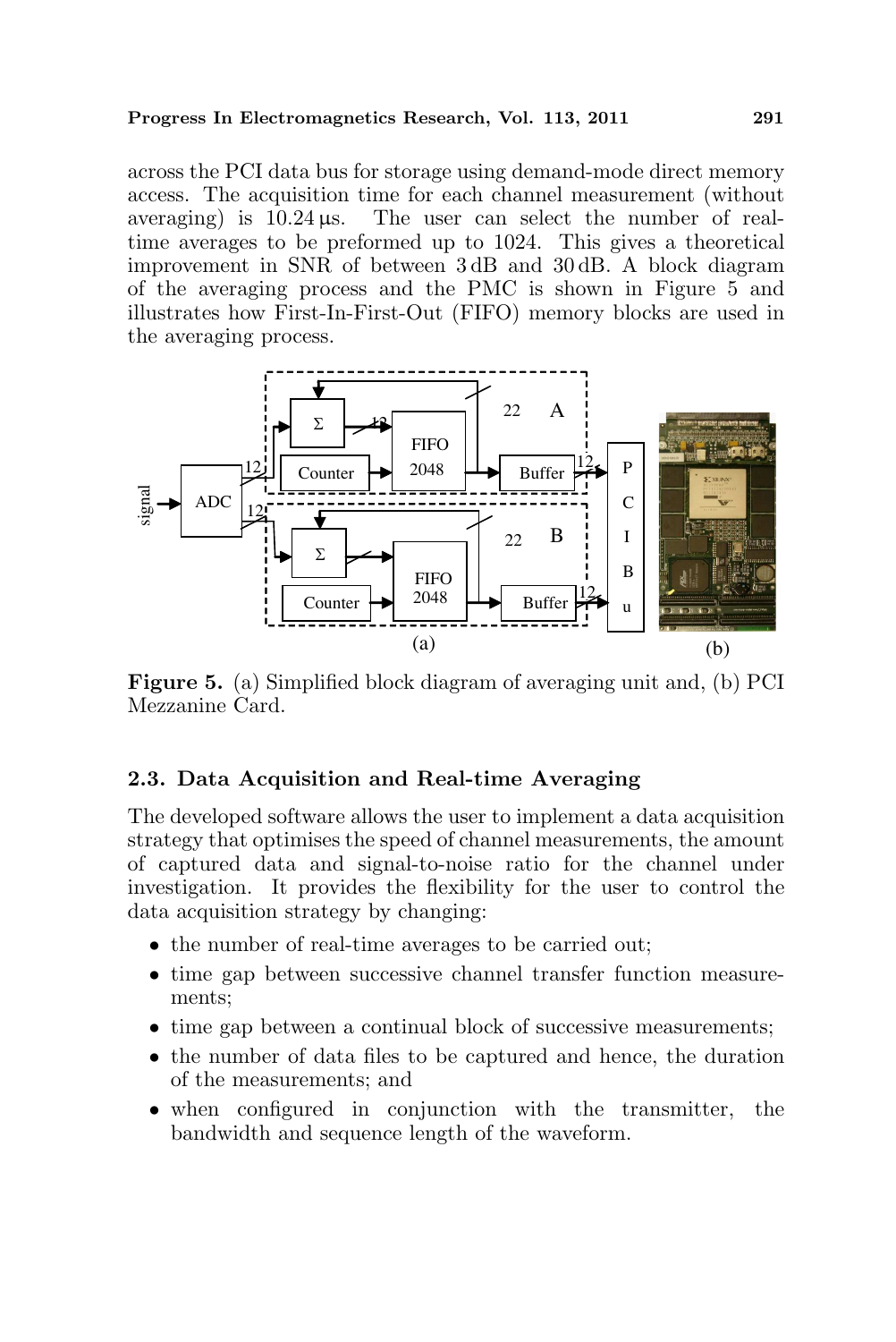Periodic averaging is performed in real-time on the PMC card. This helps to reduce the amount of data that needs to be transferred across the PCI bus.

Tests were carried out to determine the sustainable data rates from the ADC to the computer hard drive. They revealed that the average PCI bus data rate was 55.7 MB/s and the average hard disk write speed was 40 MB/s. When sampling at 400 MS/s, the ADC generates 600 MB of data per second. With a hard disk write speed of 40 MB/s, 15 times reduction in data rate is required from the ADC to the computer hard disk. This can be achieved as a consequence of performing real-time averaging. The time taken to capture one averaged snapshot,  $T_{as}$ , is given by Equation (1).

$$
T_{as} = \frac{N_s N_a}{2f_c} + T_{sg} \tag{1}
$$

where  $N_s$  is the sequence length,  $N_a$  is the number of averages,  $T_{sq}$ is the time required to reset the counters and FIFO, and  $f_c$  is the sampling frequency in Hz. Due to timing constraints when using clock frequencies greater than 390 MHz,  $T_{sq}$  has been set to a minimum value of 20.48  $\mu$ s. The quantity of data generated for each value of  $N_a$ is shown in Table 1. It shows that data can be captured continually for number of averages greater than 16. For number of averages less than 32, the quantity of data per second must be limited to 40 MB. This can be achieved by increasing the time gap  $(T_{sq})$  between each snapshot or continual measurements such that the number of channel responses captured per second is less than 4882.

With a 200 MHz bandwidth, the FPGA device speed grade used on the PMC card is operating at a frequency that is close to its limit. Thus, for different numbers of averages, the design had to be individually optimised. This could be alleviated by using a faster FPGA device. Fully adaptable data acquisition software has therefore been developed for all number of averages, up to 1024, at bandwidths up to 180 MHz. For 200 MHz bandwidth, the sounder has been designed to be adaptable for 1, 16 and 1024 averages. Table 2 provides details of the timing parameters for each number of averages  $(N_a)$  for 200 MHz signal bandwidth transmission.

The following terms are used to describe the data:

- snapshot:  $-$  a complete sequence (4096 sample long) of the PRGN waveform;
- averaged snapshot:  $-$  a complete sequence (4096 sample long) produced from the averaging process;
- data block:  $-240$  snapshots (averaged or not);
- $\bullet$  data file:  $-4$  data block.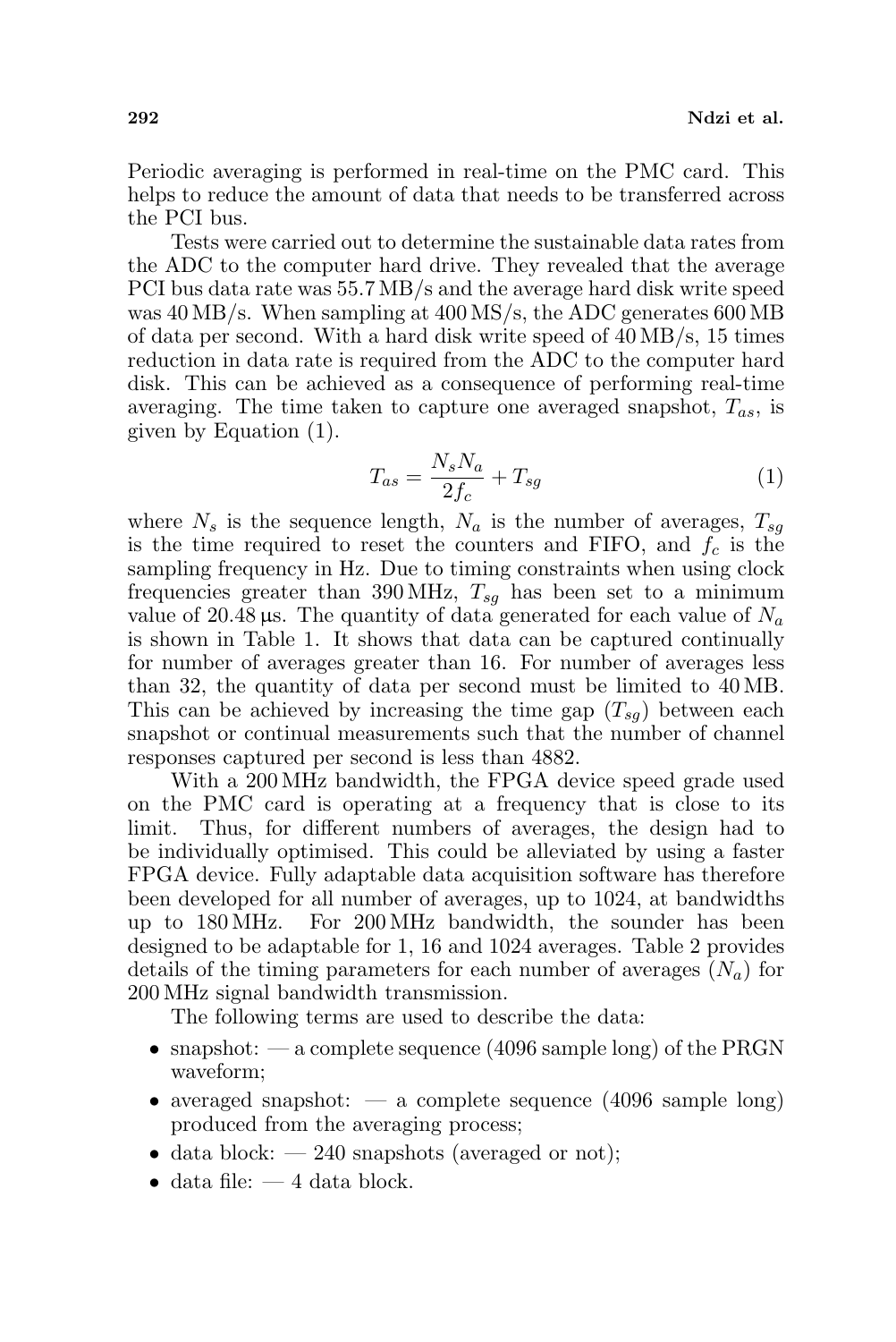| $N_a$          | $T_{as}$ ms | No. of snapshot | Data generated  |
|----------------|-------------|-----------------|-----------------|
|                |             | per second      | per second (MB) |
| 1              | 0.03072     | 97656           | 266.666         |
| $\overline{2}$ | 0.04096     | 48828           | 200.000         |
| 4              | 0.06144     | 24414           | 133.333         |
| 8              | 0.10240     | 12207           | 80.0000         |
| 16             | 0.18432     | 6103            | 44.4444         |
| 32             | 0.34816     | 3051            | 23.5294         |
| 64             | 0.67584     | 1525            | 12.1212         |
| 128            | 1.33120     | 762             | 6.15385         |
| 256            | 2.64192     | 381             | 3.10076         |
| 512            | 5.26336     | 190             | 1.55642         |
| 1024           | 10.5062     | 95              | 0.77972         |

Table 1. Number of averages, time to capture one channel response and volume of data generated per second.

Table 2. 200 MHz bandwidth data acquisition; number of averages, theoretical improvement in SNR and timing.

| $N_a$              | Theoretical     | $T_{as}$ (ms) | Channel sampling |
|--------------------|-----------------|---------------|------------------|
| number of averages | $\Delta SNR$ dB |               | rate(Hz)         |
|                    |                 | 0.18432       | 5425             |
| 16                 | 12              | 0.18432       | 5425             |
| 1024               | 30              | 10.5062       | 95               |

The user can increase the number of averages  $(N_a)$ , the time between snapshots  $(T_{sq})$ , and the time between data block  $(T_{dbq})$  to suit the environment under investigation. The resulting time to capture one averaged snapshot  $(T_{as})$ , one data block  $(T_{db})$  and one data file  $(T_{df})$ can be calculated using Equations (1), (2) and (3), respectively.

$$
T_{db} = 240T_{as} + 239T_{sg} \tag{2}
$$

$$
T_{df} = 4T_{db} + 3T_{dbg} \tag{3}
$$

where,

$$
T_{sg} = T_{dbg} = N_g \left(\frac{2N_s}{f_c}\right) \tag{4}
$$

and  $N_q$  is the number of multiples of the time taken to reset all counters and FIFOs used in the averaging process.  $T_{sg}$  and  $T_{dbg}$  are independent of each other.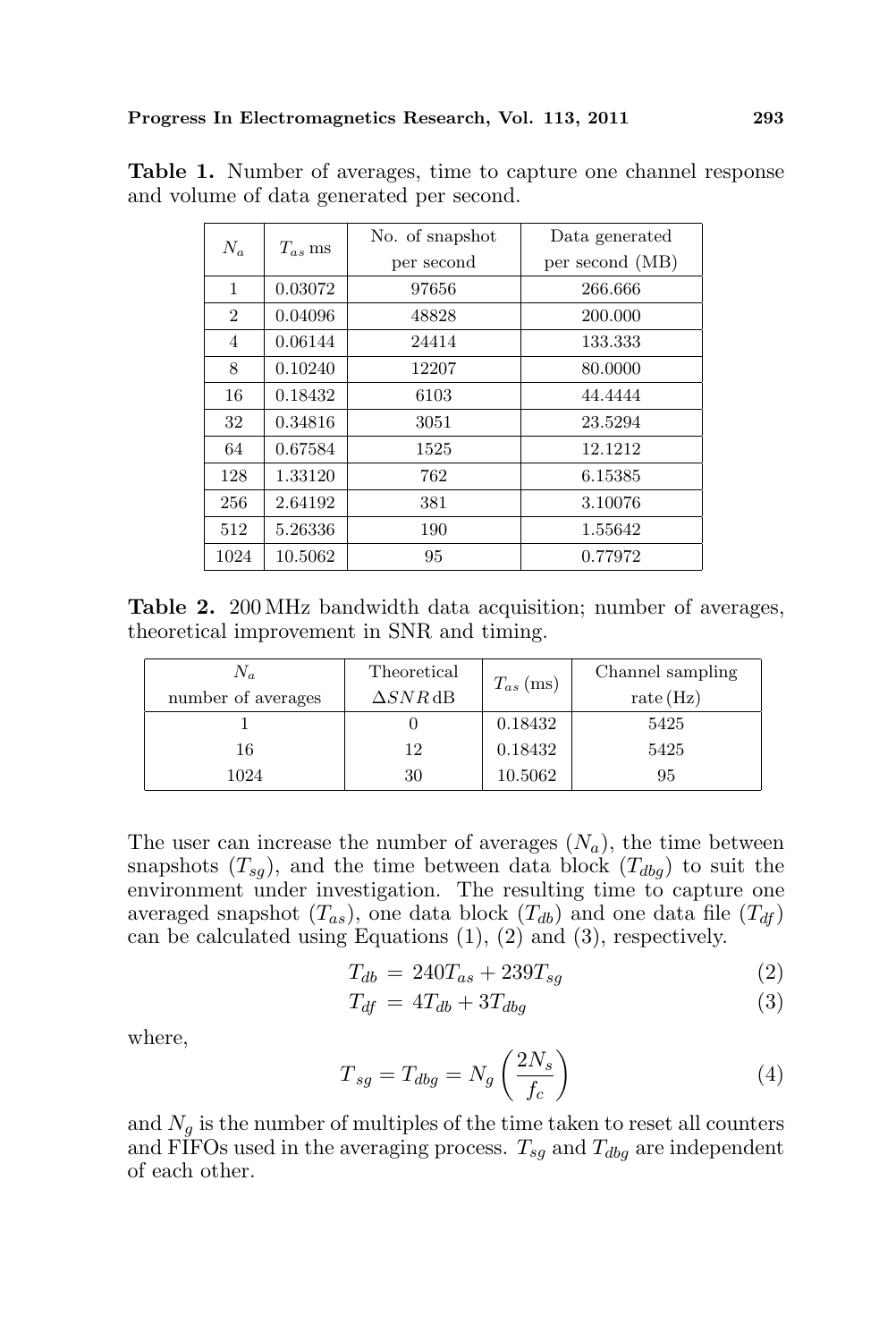For a 200 MHz bandwidth signal the values of  $T_{sq}$  and  $T_{dbg}$  are given by Equations (5) and (6).

$$
T_{sg} = 2T_s \tag{5}
$$

$$
T_{dbg} = 0.2517 - T_{db} \tag{6}
$$

#### 2.3.1. Data Processing and Calibration

Before the channel parameters can be estimated, each transfer function is first down converted to baseband and calibrated to remove the system response (magnitude and phase). These operations are done in software. The down-conversion of the signal from IF to baseband is realised by multiplying each sample of the measured sequence by conceptual orthogonal phased oscillators for in-phase (7) and quadrature-phase (8).  $\mathbf{r}$ 

$$
f_{loI} = \sin\left(\frac{2\pi f_c}{4}\right) \tag{7}
$$

$$
f_{loQ} = \cos\left(\frac{2\pi f_c}{4}\right) \tag{8}
$$

The local oscillators  $(f_{loI}$  and  $f_{loO})$  are required to be one quarter of  $f_c$ , for down-conversion of the in-phase and quadrature-phase channels.

Each transfer function is then calibrated using a reference transfer function measured with the channel sounder in an anechoic chamber. The configuration of the measurement set-up used is shown in Figure 6.

From Figure 6, the relationship between the input PRGN waveform,  $S_{PRGN}$ , and the calibrated output,  $G_{mea}$ , is given by,

$$
G_{mea} = S_{PRGN} \left( H_{Tx} H_{ant} H_{channel} H_{ant} H_{Rx} H_{spu} H_{cal} \right) \tag{9}
$$

If a reference transfer function measured from the channel is  $G'_{ref}$ , and the corresponding ideal calibrated channel transfer function is  $H'_{ref}$ , then,

$$
G'_{ref} = S_{PRGN} \left( H_{Tx} H_{ant} H'_{ref} H_{ant} H_{Rx} H_{spu} H_{cal} \right) \tag{10}
$$



Figure 6. Configuration for calibration measurements.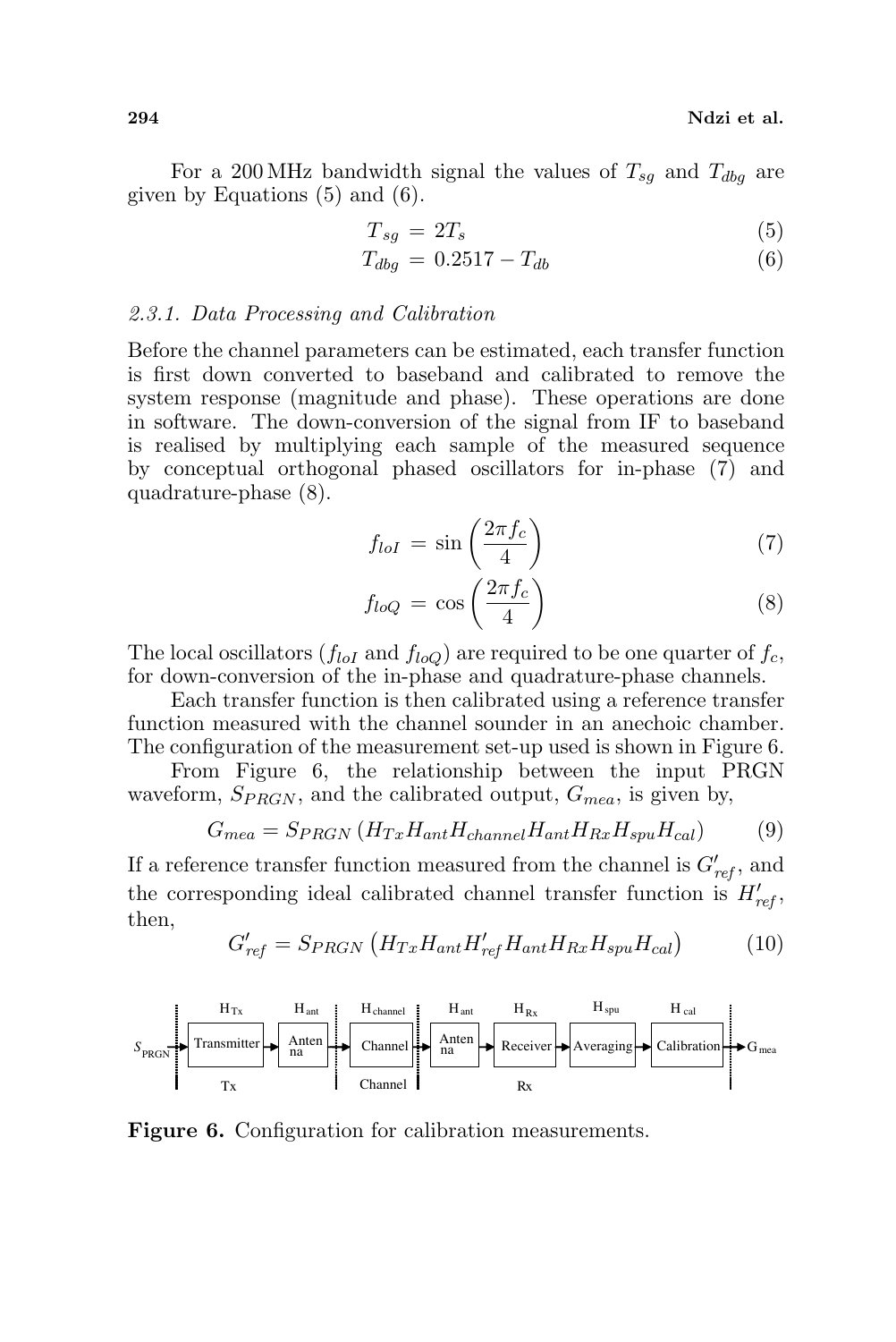Dividing  $(9)$  by  $(10)$  gives,

$$
\frac{G_{mea}}{G'_{ref}} = \frac{H_{channel}}{H'_{ref}}\tag{11}
$$

Since,  $H'_{ref}$  represents an ideal channel response measured under high SNR condition and exhibits a flat spectrum, therefore,

$$
\frac{H_{channel}}{H'_{ref}} \approx H_{channel} \tag{12}
$$

All system responses (magnitudes and phases) are eliminated and the transfer function,  $H_{channel}$ , represents only the response associated with the measured channel.

#### 2.4. System Tests and Evaluation

Exhaustive tests were carried out to assess the functions and capability of the sounder. The transmitter and receiver RF units were designed to optimise the power sensitivity of the receiver and minimise intermodulation products. In order to achieve this, measurement of input and output power, and signal to intermodulation product ratios were evaluated at every stage in the RF chain.

An example of the 200 MHz PRGN spectrum at the output of the AWS is shown in Figure 2(b). The arbitrary waveform contains 1024 discrete spectral lines in the range  $\pm 100 \text{ MHz}$  with a frequency resolution of 195.313 kHz. The noise power associated with the waveform is defined by the Signal-to-Intermodulation Ratio (SIR) or the SNR. The total signal power  $(P_s)$  of the waveform is given by,

$$
P_S = \sum_{i=1}^{1024} \overline{P_S} = 1024 \overline{P_S}
$$
 (13)

where  $\overline{P_S}$  is the mean level of the wideband signal components.

Intermodulation products are coherent and hence cannot be minimised by periodic averaging of the signal. The total power of the intermodulation products and noise is given by,

$$
P_I = \int_0^{B_w} \overline{P_I(f)} df \tag{14}
$$

where  $\overline{P_I(f)}$  is the mean level of any intermodulation components and/or noise at all frequencies within the bandwidth. Since it is not possible to separate intermodulation products from noise, the estimated mean level of the components represents an equivalent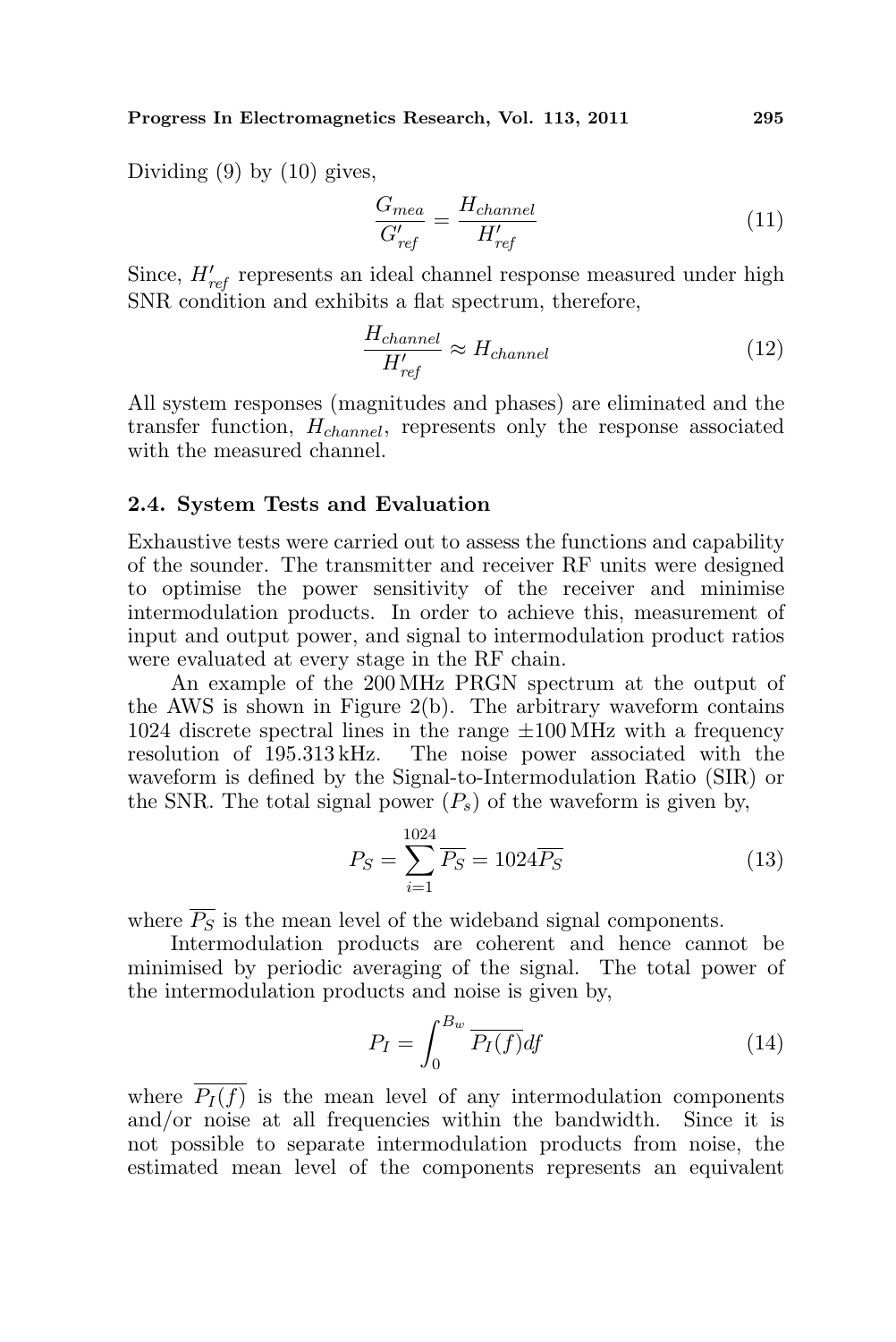Signal-to-Intermodulation and Noise Ratio (SINR). Thus, the SINR can be expressed as,

$$
SINR = 10 \log \left(\frac{P_S}{P_I}\right) \tag{15}
$$

If the value shown in Figure  $2(b)$  is assumed to be the mean level of the intermodulation components plus noise, the estimated SINR is 39 dB. The transmitted power is 21 dBm. Figure 7 shows the PRGN spectrum at the input of the ADC. The SINR is 28 dB. Without averaging, the sensitivity of the receiver is  $-81$  dBm.



Figure 7. PRGN at the input to the ADC in the receiver.

### 2.4.1. Simulation of Channel Fading

Back-to-back tests were conducted to assess the performance of the system under simulated flat fading and frequency selective fading conditions using the set-ups shown in Figure 8. The delays and magnitudes of the signals in the primary and secondary paths were controlled using attenuators and different lengths of semi-rigid cables. Figure 9 shows a photo of the laboratory set-up. Comparisons were made between the measured improved SNR and the theoretical values.

Figures 10 and 11 show the measured transfer functions with 1 (no averaging) and 16 averages for flat fading and frequency selective fading channels, respectively. The magnitude response of the system was not calibrated out and can be seen in the spectrum. For frequency selective fading, a 2-ray model was simulated.

The magnitudes of the components between the spectral lines in the transfer function represent the level of noise plus any intermodulation products. The estimated SINR is 23.4 dB, Figure 10.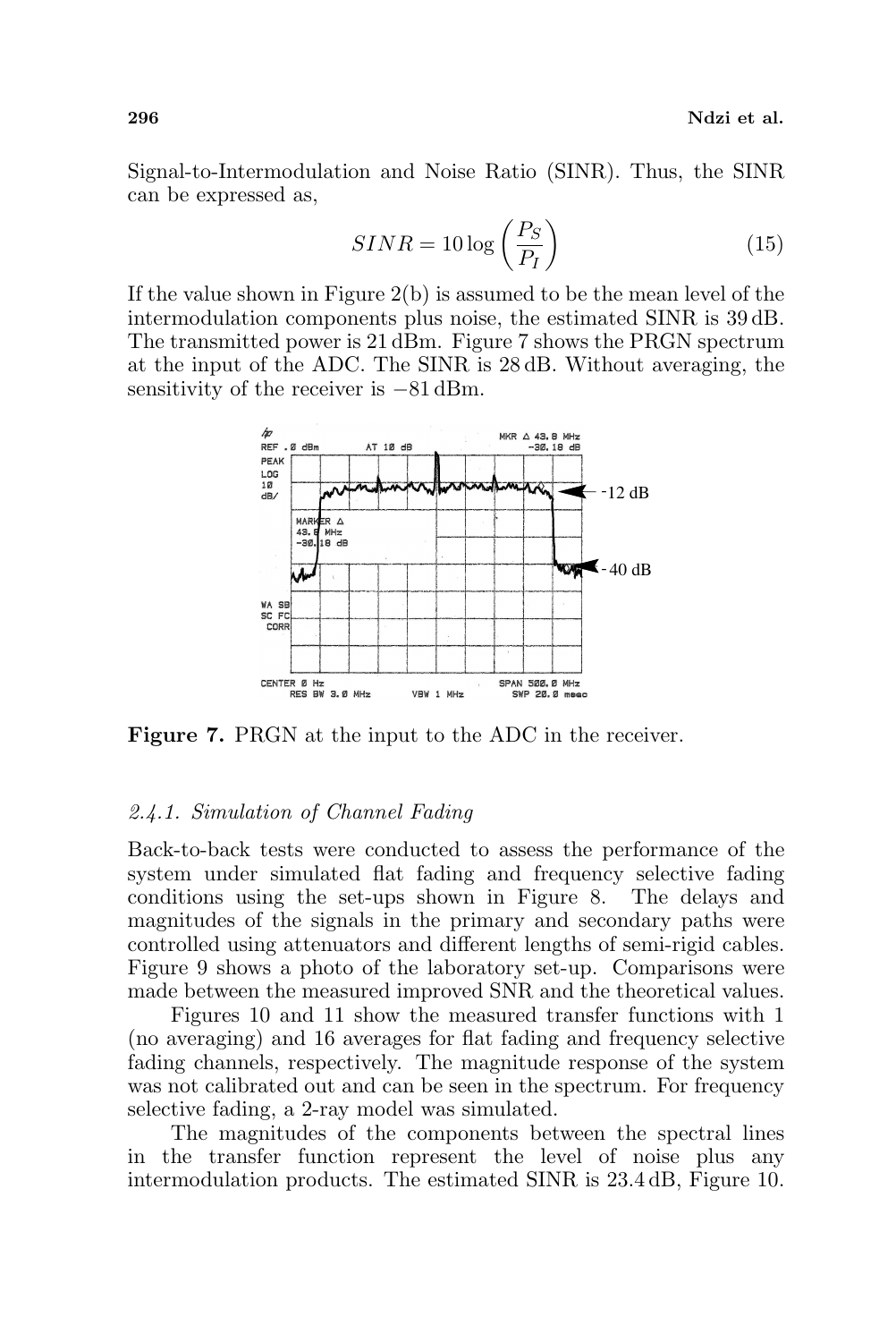

Figure 8. Set-up for (a) flat fading and, (b) frequency selective fading channel simulation.



Figure 9. Configuration of hardware for multipath simulation.

An improvement in SNR of  $11.2 \text{ dB}$  is achieved with 16 averages which is 0.8 dB below the theoretical value of 12 dB. Figure 11(b) shows that the processing gain enables the depth of the fade nulls within the bandwidth to be determined.

Figure 12 shows the improvement in SNR for averages up to 1024 compared to the theoretical values. An improvement of 12.2 dB was achieved with 32 averages, which is 2.8 dB below the theoretical value.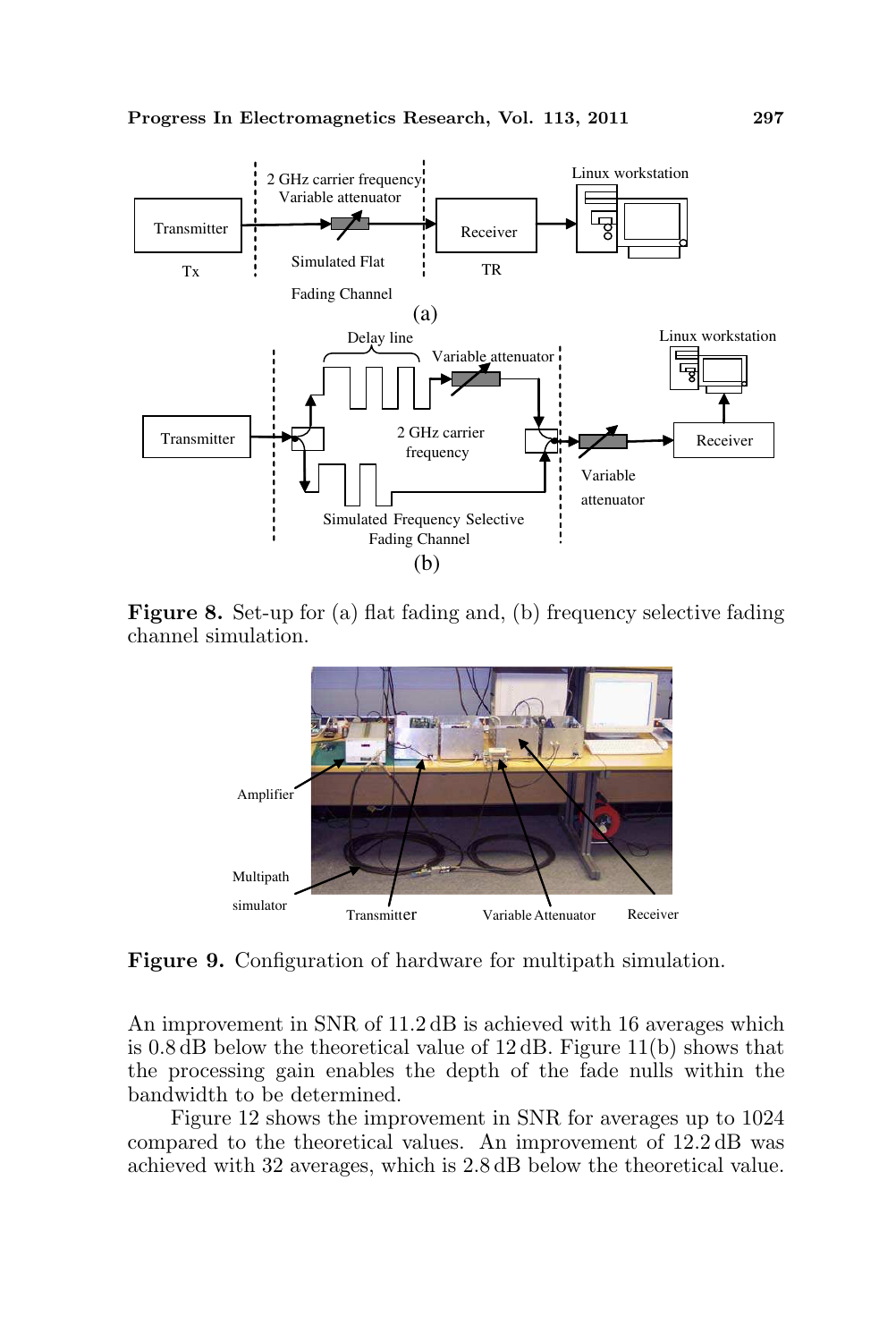

Figure 10. Transfer function of simulated flat fading channel with; (a) 1 averages and, (b) 16 averages.



Figure 11. Transfer function of simulated 2-ray multipath channel with: (a) 1 averages and, (b) 16 averages.

For higher number of averages, the measured SINR improvement flattened out at approximately 18.6 dB for  $N_a = 1024$ . Since any intermodulation components present are coherent, signal averaging will only be effective in integrating out the noise. Therefore, the differences in levels between the SINRs for different number of averages represent the corresponding improvement in SNR. In addition, the theoretical improvement in SNR assumes that the noise is white Gaussian uncorrelated noise.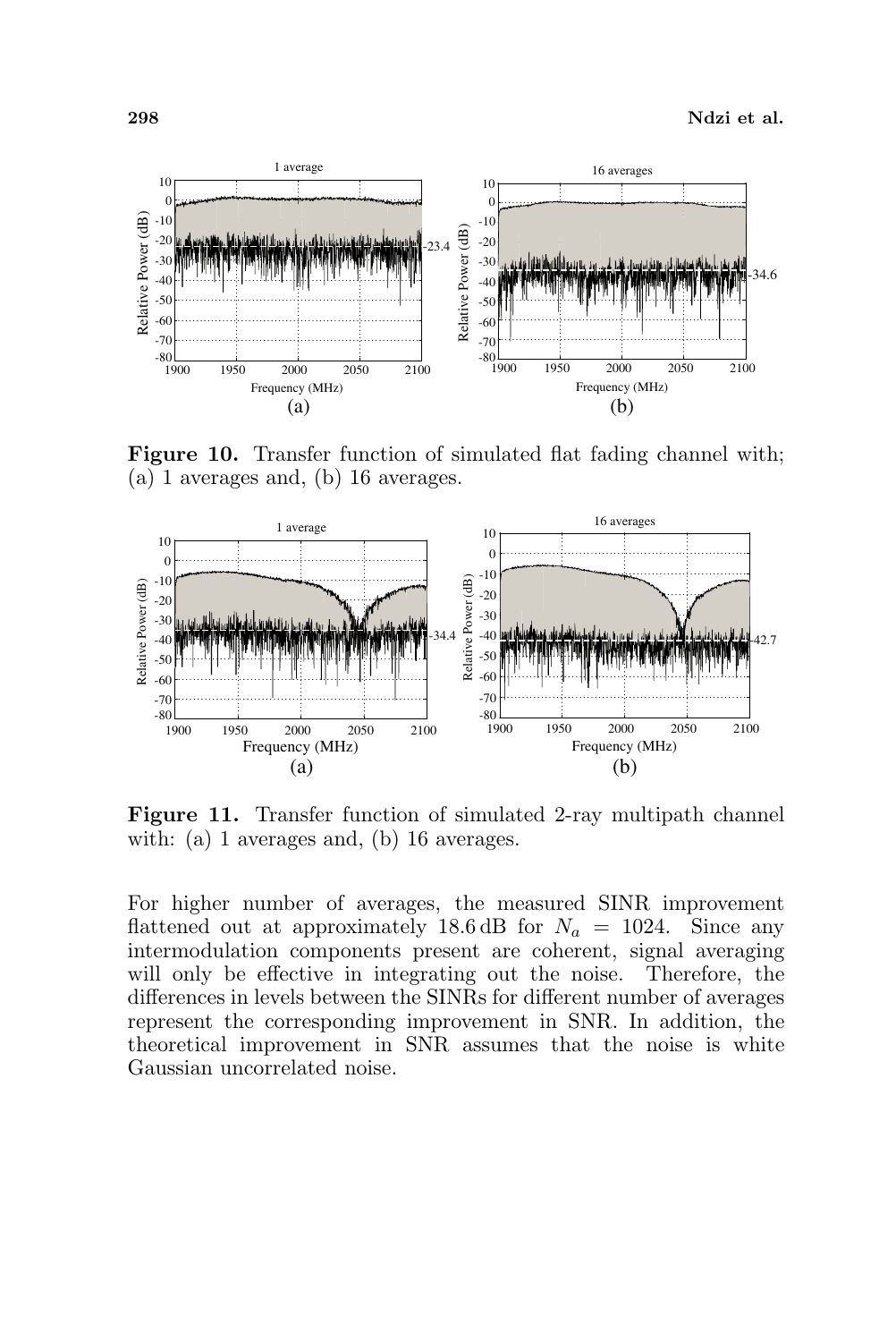

Figure 12. Comparison of theoretical and measured improvements in SNR for different number of averages.

## 3. CHANNEL MEASUREMENTS

In an outdoor wireless environment, the movement of people, objects and vehicles cannot always be controlled. The movement and, hence, position of the user and surrounding objects will vary and introduce both spatial and temporal variations. To study these changes, measurements were conducted in a position typical of an urban high data rate wireless access hotspot. For long range or wide area coverage transmissions, little or no attention is paid to short paths variations. However as cell sizes have reduced, the ability to accurately characterise path loss over specific short distances has become more important than general models over larger distances, particularly in high data rate wireless access environments.

Measurements were carried out in front of a building (Anglesea Building) which is adjacent to a dual carriage road in an urban area. The environment is typical of an urban area with relatively high number of mobile wireless communication users and hence, a most likely position for a high speed access hotspot. The area is also similar in size to a bar, cafe or shop front where WLAN access points are widely used. The speed at which the vehicles travel is typically between 20 and 45 km/h and the distance of the traffic from the transmitter to receiver path ranges from 3.5 m to 15.1 m. The number of vehicles travelling in both directions varied throughout the measurement period. Figure 13 provides an illustration of the routes and, the positions of the transmitter and receiver.

Video recordings synchonised with the channel measurements were made and used to corroborate the signal variations observed. The transmitter antenna height was 2.5 m and the receiver antenna height was 1.6 m. Omni-directional antennas were used.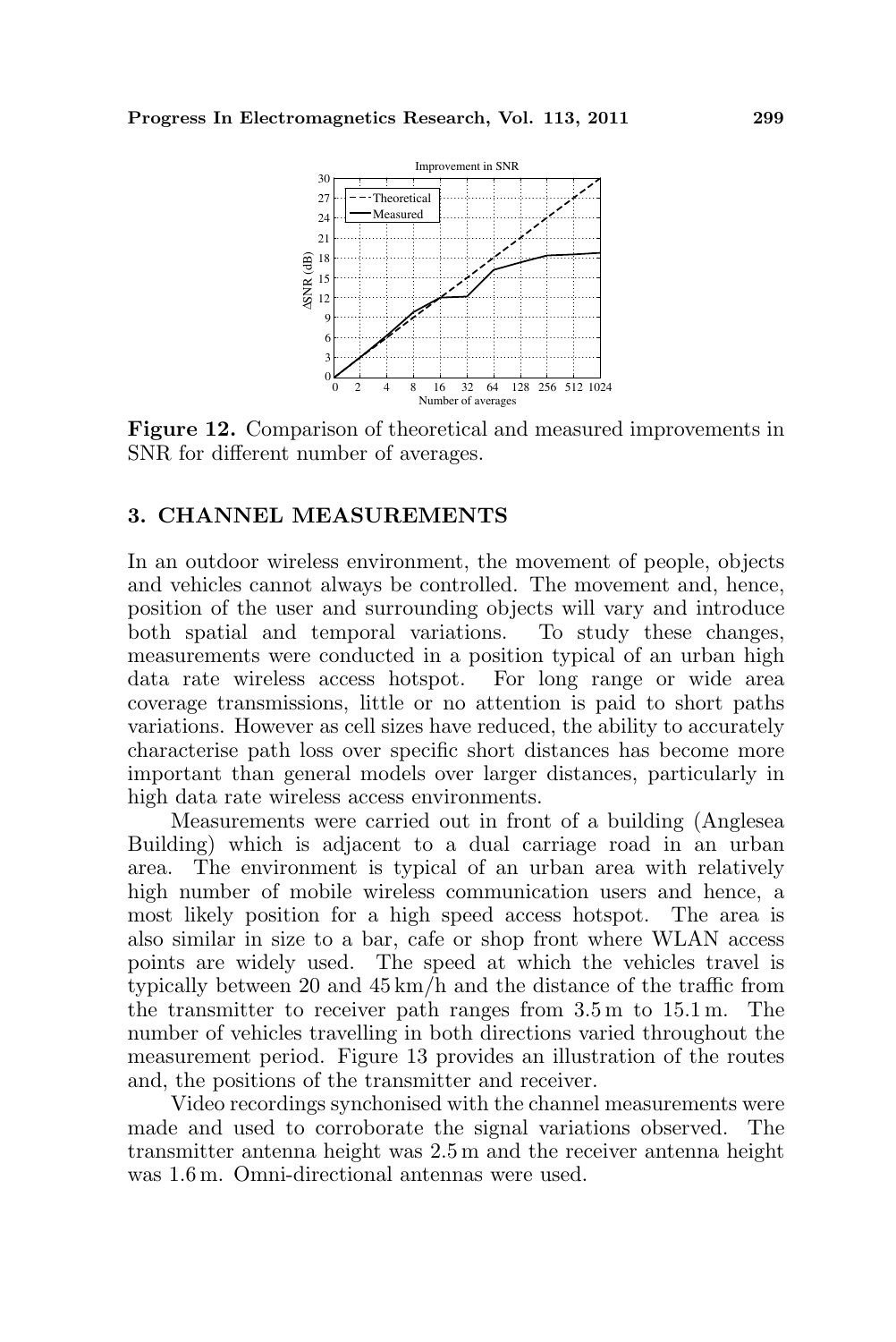

Figure 13. Measurement Set-up.

The distance between the transmitter and receiver was increased from 2 m to 20 m in steps of 0.3 m parallel to the direction of traffic. At each receiver position, the channel was sampled for approximately 20 s, that is 19200 channel response measurements. Figure 14 shows an example of the transmitter and receiver positions.



Figure 14. Transmitter and receiver position during measurement.

## 4. MEASUREMENT RESULTS

Observed temporal variations at each position were induced by moving objects, vehicles, and not due to the movement of the transmitter or receiver. In addition, no vehicles cross the transmitter to receiver path during the study.

Figure 15 shows an example of signal power variation with time and the impact of a vehicle on received signal. It shows that multipath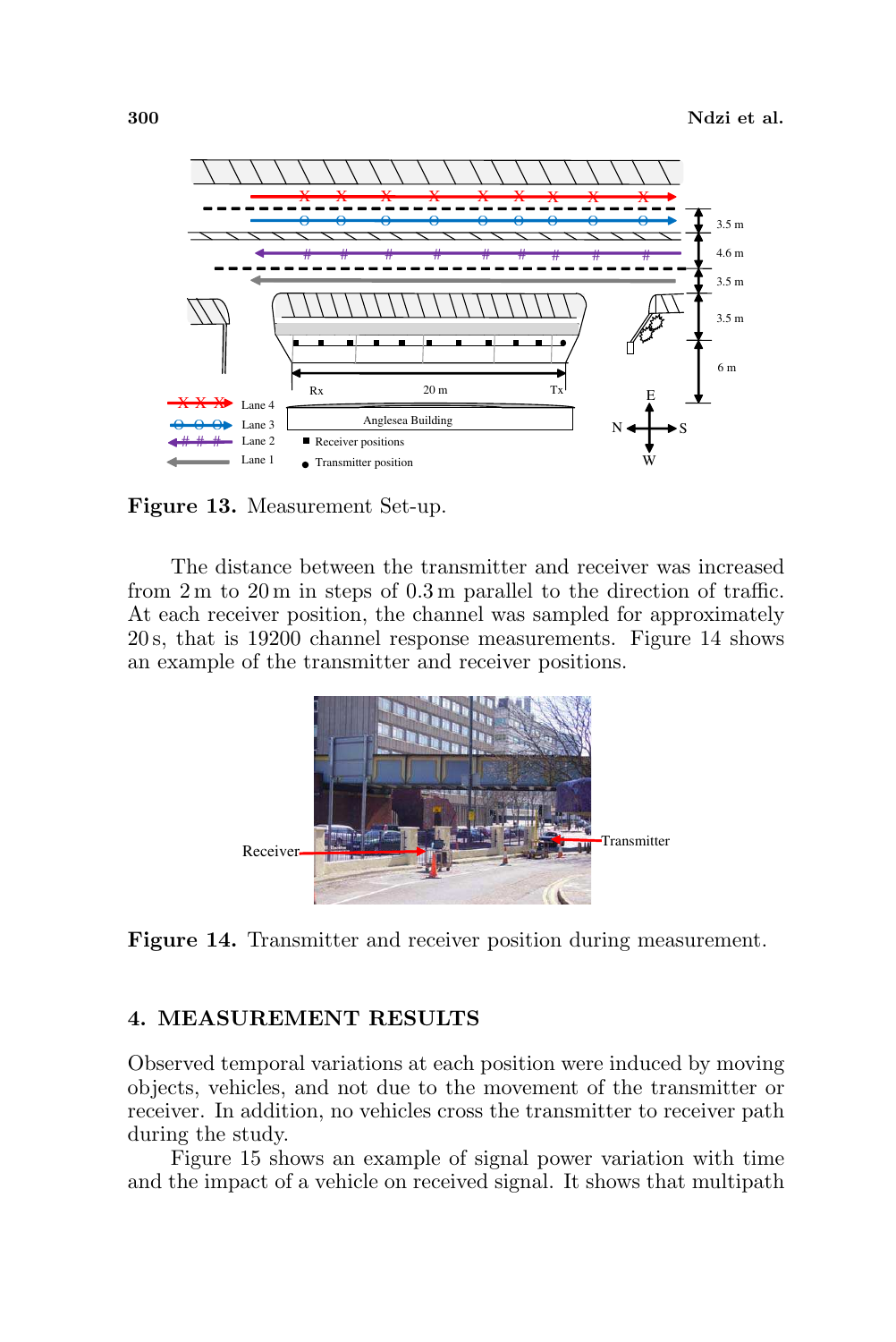components introduce significant variations in the signal levels with deep fades. Figure 16 shows the channel transfer functions and corresponding impulse responses when no vehicle was passing (static



Figure 15. Averaged received power.



Figure 16. Field measurements (a) transfer function and, (b) impulse response with no vehicles, and (c) transfer function, and (d) impulse response with a vehicles passing.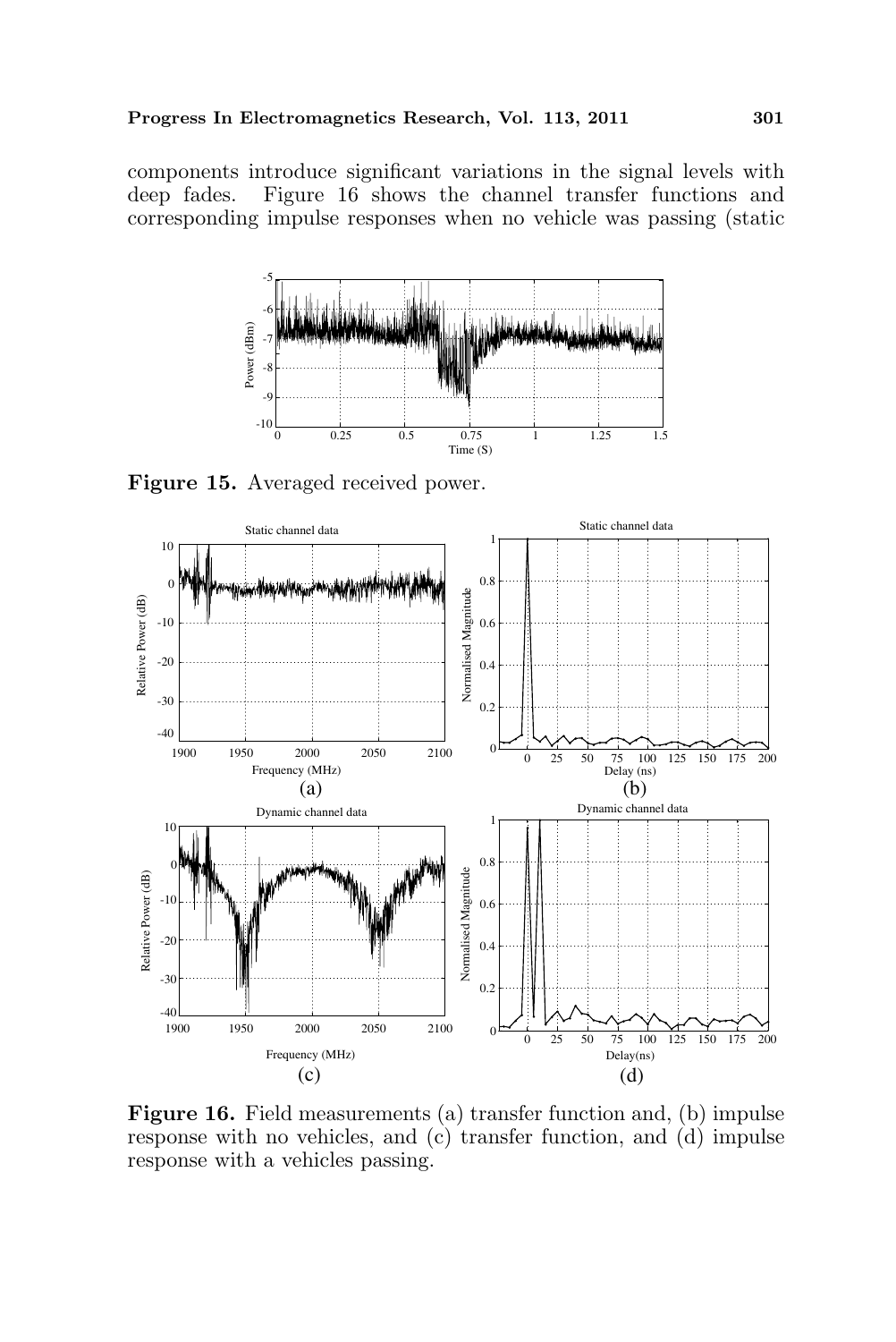channel) and when there was a vehicle travelling parallel to the transmitter to receiver path. The static channel transfer function (Figure 16(a)) exhibits small variations and very small fade depth. However, the dynamic channel response shows rapid fading with large fade depths due to multipath of up to 40 dB. The position of the nulls within the bandwidth changes with vehicle position and direction due to changes in the time delay of the multipath components. The impulse response from the static channel shows only one dominant path, Line-Of-Sight (LOS) path, as would be expected (Figure 16(b)). However, when a vehicle is passing, the multipath component is very strong  $(Figure 16(d))$ . Figure 15 shows smaller amplitude variations than fade depths observed within the bandwidth because it is the average signal power across the bandwidth which masks the severity of frequency selective fading within the channel. The measured fade depths are similar to results reported in [57].

A section of averaged received power is shown in Figure 17 and the vehicles that were captured on video passing through the measurement zone are indicated. The video recording showed that the speed of traffic was between  $30 \text{ km/h}$  and  $45 \text{ km/h}$ . As the first vehicle in Figure 17 (3) door estate) moved through, the results show that the fade duration was approximately 30 ms. Examination of the data file showed that the start of the event was not captured but data acquisition did continue until the vehicle had left the measurement zone. The last vehicle to pass was an estate car which was travelling in Lane 4 (Figure 13). Results show that longer vehicles have longer lasting effects on the received signal. An increase in the transmitter to receiver path length also increases the duration of the fading. When the path length was reduced to less than 6 m, the duration of the effects of vehicles on the channel was also reduced.



Figure 17. Averaged received power showing the impact of reflections from vehicles (Tx-Rx distance: 12 m).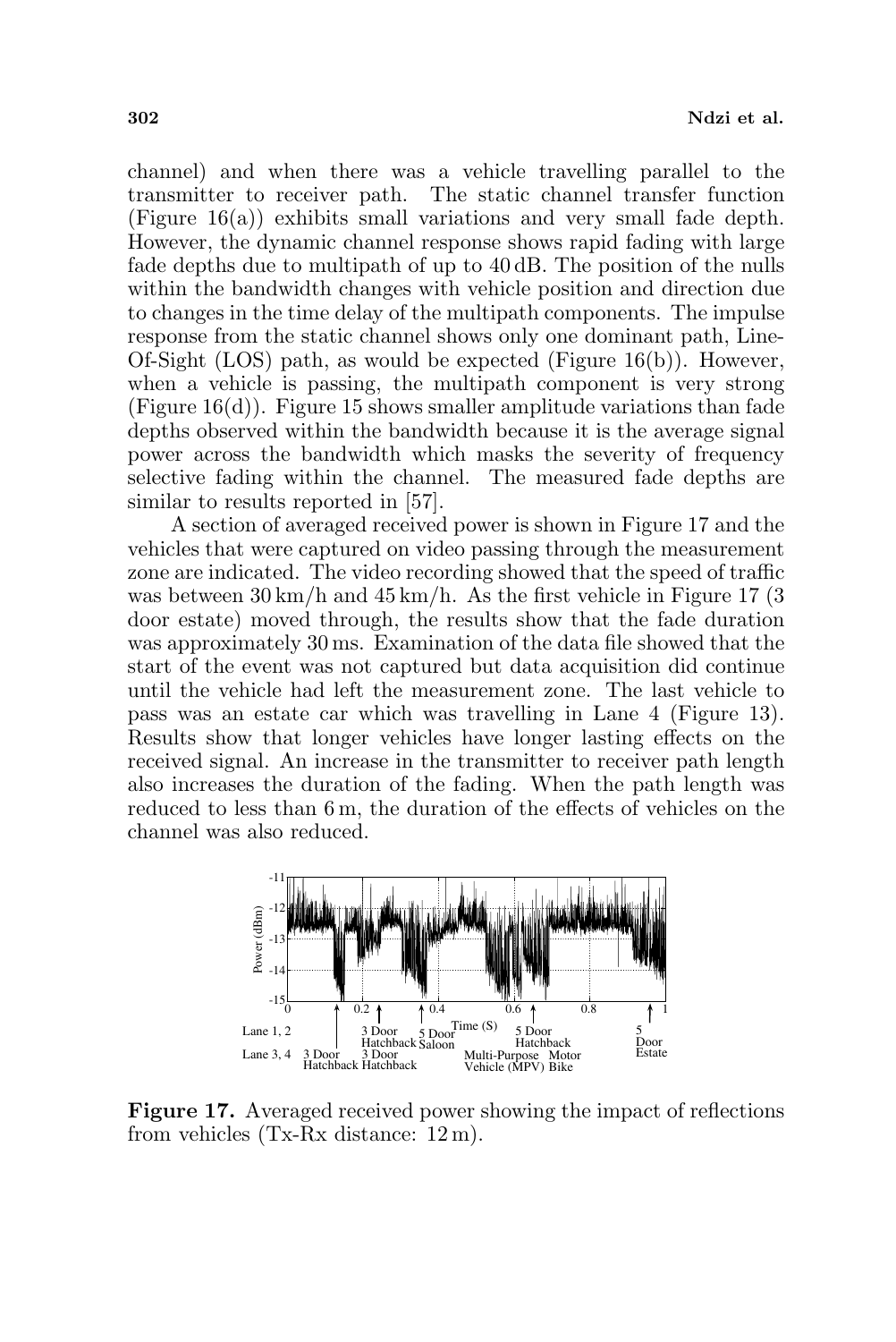### Progress In Electromagnetics Research, Vol. 113, 2011 303

Considering the average signal power across the bandwidth, the presence of a vehicle in the channel introduces fade depths of up to 4 dB. Because the vehicle is not traversing the transmitter to receiver path, the decrease in the signal power is due to multipath fading caused by scattered and reflected components. There is also an increase in the standard deviation of the averaged signal power in the presence of traffic. A further increase was observed as the number of vehicles increased.

## 4.1. Path Loss Model

Most of the models published in open literature for urban environments are either for path lengths greater than 1 km or assumptions have been made about the prevailing propagation mechanisms. Models based on prevailing propagation mechanisms cannot be directly applied to this study because they are based on work in which the transmitter heights were greater than 10 m or the systems used transmitted narrow band signals or very few measurements were taken at antenna separations less than 30 m.

The models published for short path lengths include the COST231-Walfisch-Ikegami and Wideband Microcell (WM) [58, 59]. They proposed a log-distance model. The COST231-Walfisch-Ikegami model uses free-space for distances less than 20 m and assumes transmitter antenna heights between 4 and 50 m. The model is described by (16). The WINNER project model for urban microcell is described by (17) [26].

$$
PL_{COST231\text{.}W} = 42.6 + 26 \log_{10} d \text{ [km]} + 20 \log_{10} f_c \text{ [MHz]} \quad (16)
$$

$$
PL_{WINNER} = A \log_{10} d \text{ [m]} + C \log_{10} \left( \frac{f_c \text{ [GHz]}}{5} \right) + B \quad (17)
$$

where d is the distance between the antennas and  $f_c$  is the carrier frequency. For urban microcell environment (WINNER B1), the values of  $A = 22.7$ ,  $B = 41.0$  and  $C = 20$  and, the transmitting antenna is assumed to be below surrounding buildings roof tops and in LOS. The model has been developed to be valid for antenna separations from 10 m. The values of  $A = 13.9$ ,  $B = 64.4$  and  $C = 20$  have been proposed for indoor channel (WINNER B3)for base station antenna height of 6 m and mobile antenna height of 1.5 m for distances between 5 m and 100 m.

In this study, to evaluate the channel models, the data was separated into measurements in the presence of traffic (dynamic) and measurements when there was no vehicle passing (static). The results of signal variation with distance are presented in Figure 18. They show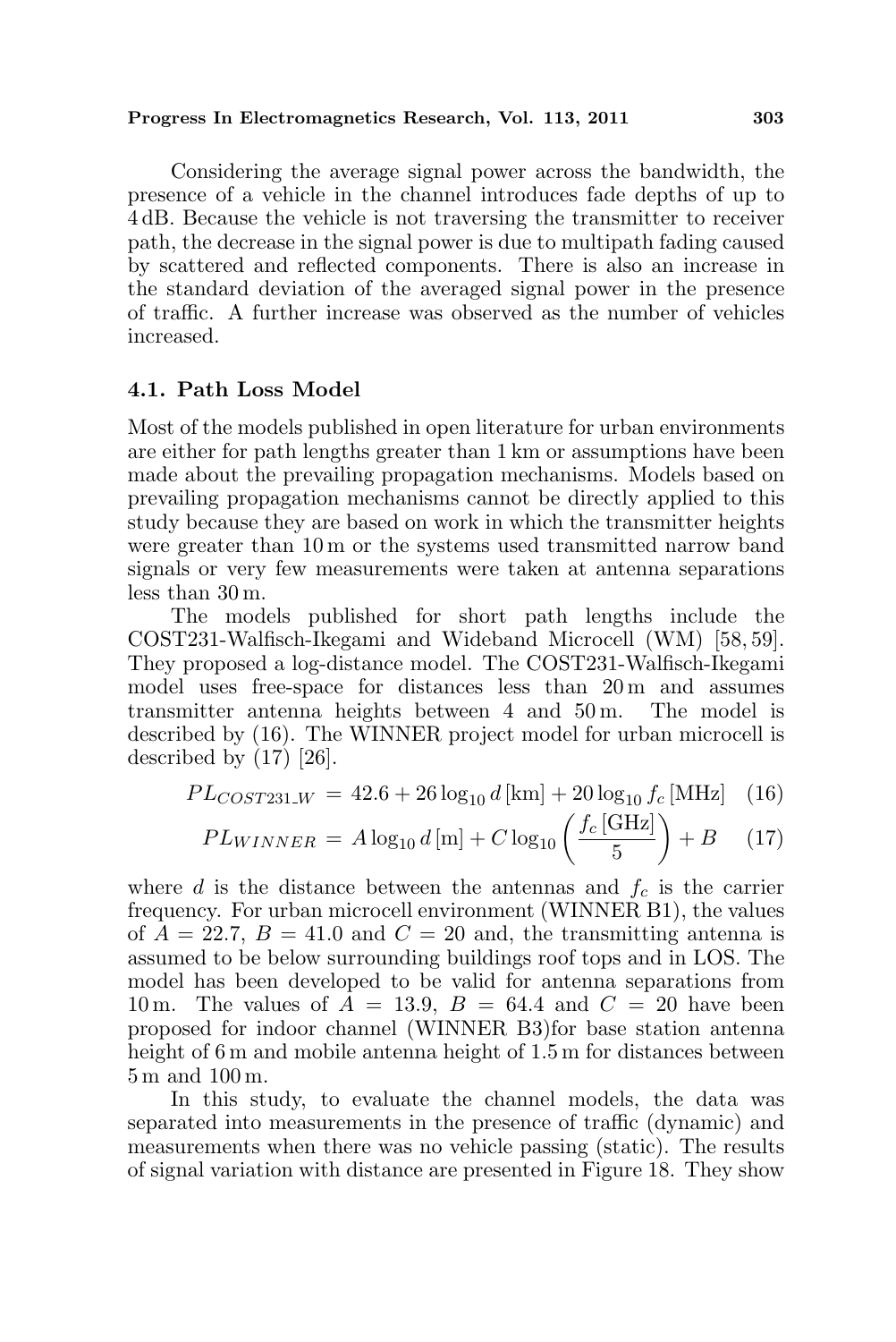

Figure 18. Signal variation with distance for (a) static and, (b) dynamic channels.

that at ranges up to 20 m none of the channel models closely represents the signal variation with distance. It was found that a linear model provides a best fit. The signal loss with increased distance did not decay logarithmically as predicted by the models.

Because of the short path length and absence of clutter, the received signal was dominated by the LOS path. In the absence of automotive traffic, multipath components were very weak. Linear path loss was also obtained during dynamic channel variation, as shown in Figure 18(b). However greater variations of signal power which depended on the size, number and direction of vehicles passing were observed. In general, the gradient of the path loss for each measurement scenario was less than the values predicted by free space path loss, WINNER and COST231-Walfisch-Ikegami models over short path lengths.

#### 4.1.1. Small-scale Variations

Small-scale variations of the signal have been computed from measurement results. This has been used to calculate the signal power distribution about its mean, across the bandwidth, in a narrow band sense.

Results show that for dynamic channels, for path lengths up to 10 m, signal variation is best described by a Rician distribution. However in a static channel the signal variation is best described by a Normal distribution. Figure 19 shows results from measurements at an antenna separation of 8 m. At large antenna separations the small-scale variations of a dynamic channel have been found to be best described by a Nakagami distribution. Nakagami distribution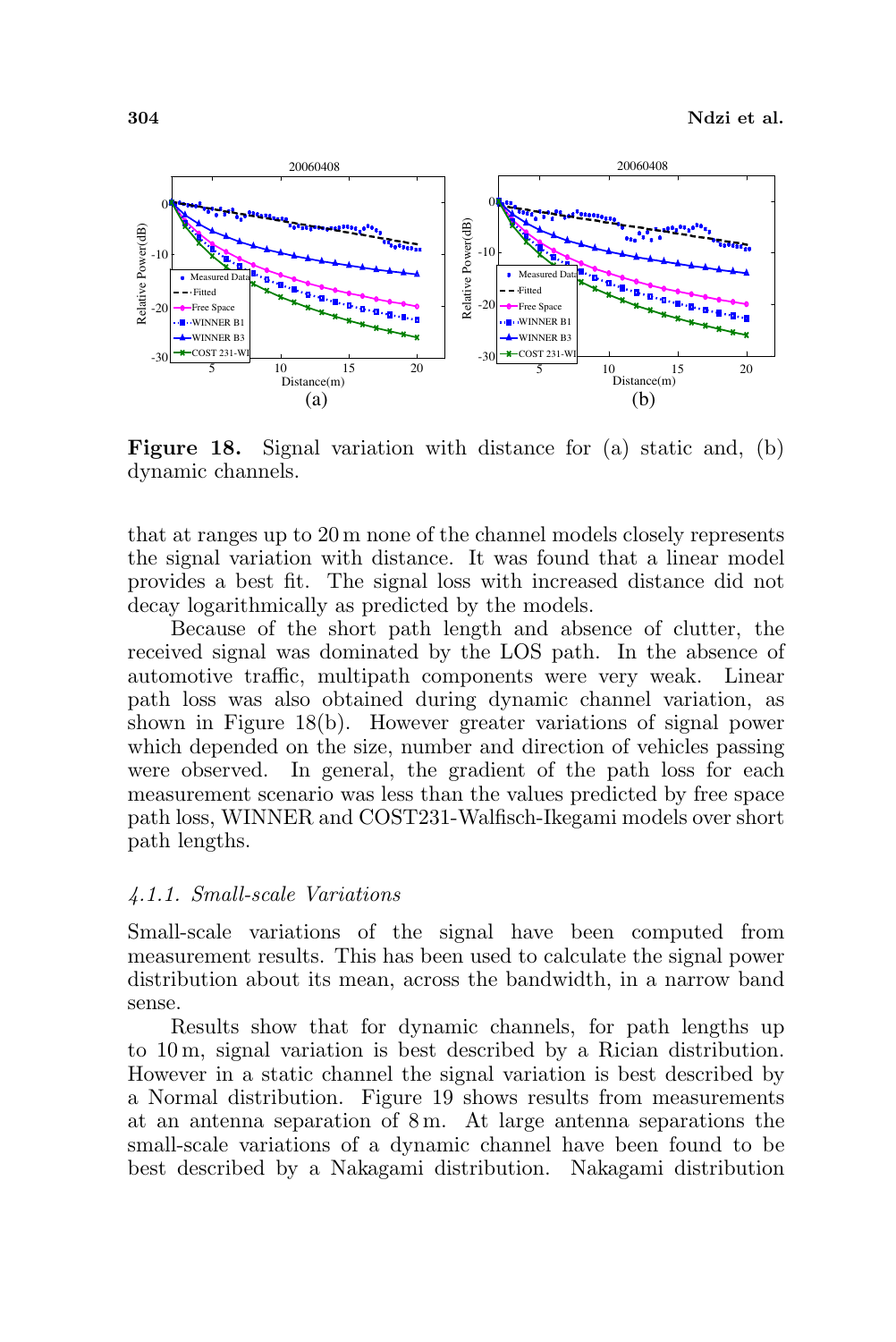

Figure 19. Small-scale variation: (a) dynamic channel, (b) static channel.

has Rice and Rayleigh distributions as extreme cases. The change in statistical distribution with path length in the presence of traffic can be attributed to an increase in multipath components due to reflection and scattering. However, for measurement conducted in static environment Normal distribution still gives the best results. Figure 20 shows typical results from measurements at 20 m.



Figure 20. Small-scale variation: (a) dynamic channel, and (b) static channel.

The signal power variations at short path lengths up to 10 m showed that moderate variations about the mean in a static channel was generally within 2 dB. Overall an increase in signal variations with antenna separations was observed due to greater contributions from scattered components. This was more significant in dynamic channels where standard deviation of up to  $12 \text{ dB}$  were obtained.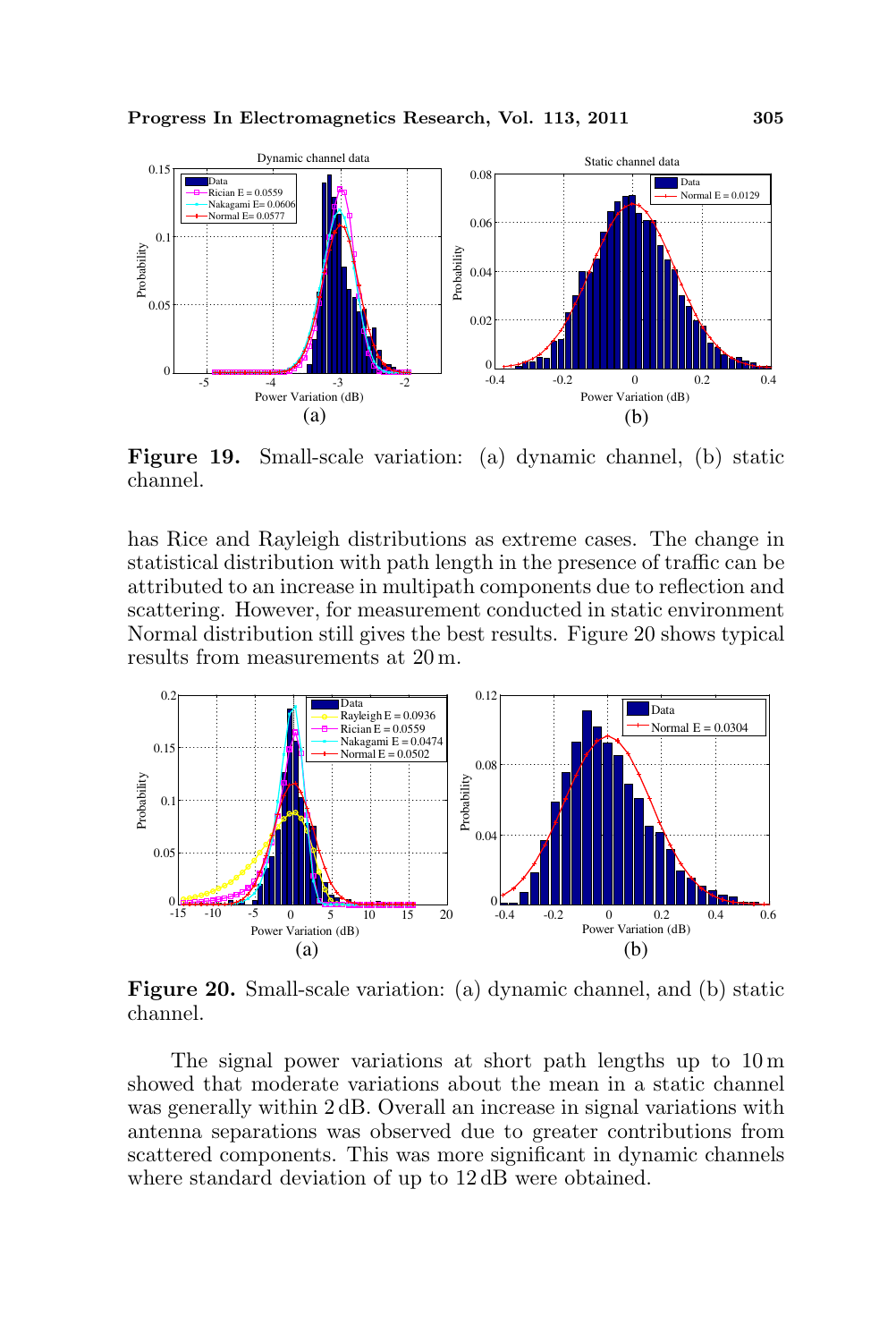The gradient of the average signal power is −0.45 for static channel and −0.42 for a dynamic channel. The smaller gradient of dynamic channel is due to average signal level enhancement by multipath components. The picocell signal decay models for dynamic and static channels are given by (18) and (19) respectively.

$$
L_{apD}(d) = -0.42d + P_0 \tag{18}
$$

$$
L_{apS}(d) = -0.45d + P_0 \tag{19}
$$

where d is the distance in meters and  $P_0$  is the signal power in dBm at the reference distance  $d_0$ . Given that the signal variation about the mean at each measurement position can be described by a statistical distribution, picocell channel models can be developed for static and dynamic urban environments. The resulting static channel model can be described using Equation (20);

$$
L_S(dB) = p_{no}(x|x_a) + L_{aps}(d) \quad 2 \le d \le 20
$$
 (20)

and the urban dynamic channel model by Equation (21).

$$
L_D(\text{dB}) = \begin{cases} p_{ri}(x|x_a) + L_{apD}(d) & 2 \le d \le 10\\ p_{na}(x|x_a) + L_{apD}(d) & 10 < d \le 20 \end{cases}
$$
 (21)

where  $p_{no}(x|x_a)$ ,  $p_{ri}(x|x_a)$  and  $p_{na}(x|x_a)$  are the distributions describing the variation in signal power about the average power  $x_a$  at each position. The signal power distributions are defined as follows,

$$
p_{no}(x|x_a) = \frac{1}{\sigma\sqrt{2\pi}}e^{-\left[\frac{(x|x_a-\mu)^2}{2\sigma^2}\right]}
$$
(22)

$$
p_{ri}(x|x_a) = \frac{(x|x_a)}{\sigma^2} e^{-\left[\frac{(x|x_a)^2 + A^2}{2\sigma^2}\right]} I_0\left(\frac{(x|x_a)A}{\sigma^2}\right)
$$
 (23)

$$
p_{na}(x|x_a) = \frac{2m^m}{\Gamma(m)\Omega^m}(x|x_a)^{2m-1}e^{-\frac{m}{\Omega}(x|x_a)^2}
$$
\n(24)

where  $\mu$  and  $\sigma$  are the mean and standard deviation of  $(x|x_a)$ ; A is the amplitude of the LOS component,  $I_0$  is the modified Bessel function of the first kind and zero order,  $\Omega$  is the scale parameter equal to the mean value of  $(x|x_a)^2$  and m is the Nakagami parameter.

### 5. CONCLUSIONS

A wideband channel sounder capable of capturing the evolving response of a rapidly changing radio link has been described. It uses a Pseudo Random Gaussian Noise waveform that has a rectangular spectrum and negligible side-lobes. This allows the receiver to sample the waveform at exactly the Nyquist frequency providing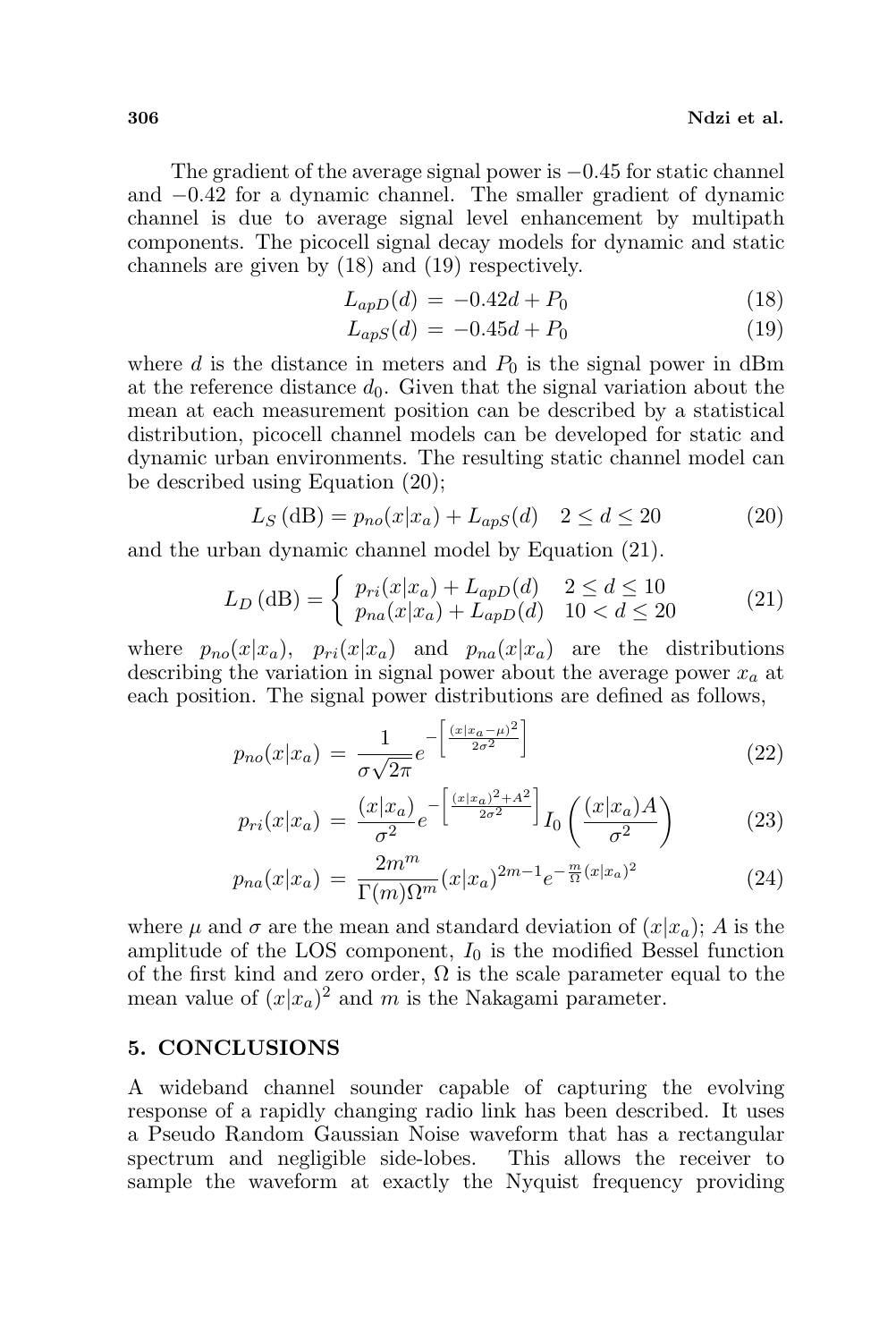better sampling efficiency compared to other waveforms e.g., Chirp. Configurable technology (FPGA) has been used which enables the sounder to be adapted for measurements in different scenarios by changing the waveform, bandwidth, channel sampling rate and number of real-time averages. The use of FPGA improves the reliability of the sounder and allows for compact design and future upgrades without changing the architecture. The problem of transmitter and receiver synchronisation has been eliminate by using frequency references that can be obtained from GPS receivers or similar transmissions thereby eliminating link path length restriction inherent in wideband channel measurements. Back-to-back test results have shown that the improvement in signal-to-noise ratio achievable with up to 16 periodic averaging in the presence of random Gaussian noise can be represented by  $10 \log_{10} N_a$ , where  $N_a$  is the number of averages.

One of the main contributions of this paper is that the developed channel sounder architecture has allowed a more than 60% reduction in the size, weight and cost of the channel sounder systems whilst providing more flexibility in channel measurement. The architecture has been used to shift channel sounder system complexity from hardware to software. The application of programmable technology allows advantages to be taken of future faster devices in channel characterisation without changing the fundamental architecture of the sounder.

Measurements carried out in an urban environment has shown that automotive traffic, although not bisecting the transmitter-toreceiver path, can introduce frequency selective fading of up to 40 dB. Results show that the duration of the fade and depth depend on the size of the passing vehicle. Although the fade depths within the bandwidth are large, the averaged received power across the bandwidth exhibits relatively smaller variations. This shows that the impact of dynamic variations on wideband signals within picocell environment is dominated by the quality of the signal rather than signal strength. The temporal nature of the impact of dynamic variation will introduce error burst in digital receptions.

Channel models for urban microcell and picocell have largely assumed large antenna heights and long path lengths. For small distances less than 20 m, free space path loss is assumed. Results from the study reported in this paper show that for path length up to 20 m a linear path loss model with a gradient that is less than 1 dB/m can be used. The results also show that path loss is smaller than predicted by the WINNER model for indoor channels (B3). Overall, in static conditions, the small scale signal variation can be modeled using a Gaussian distribution about the mean. However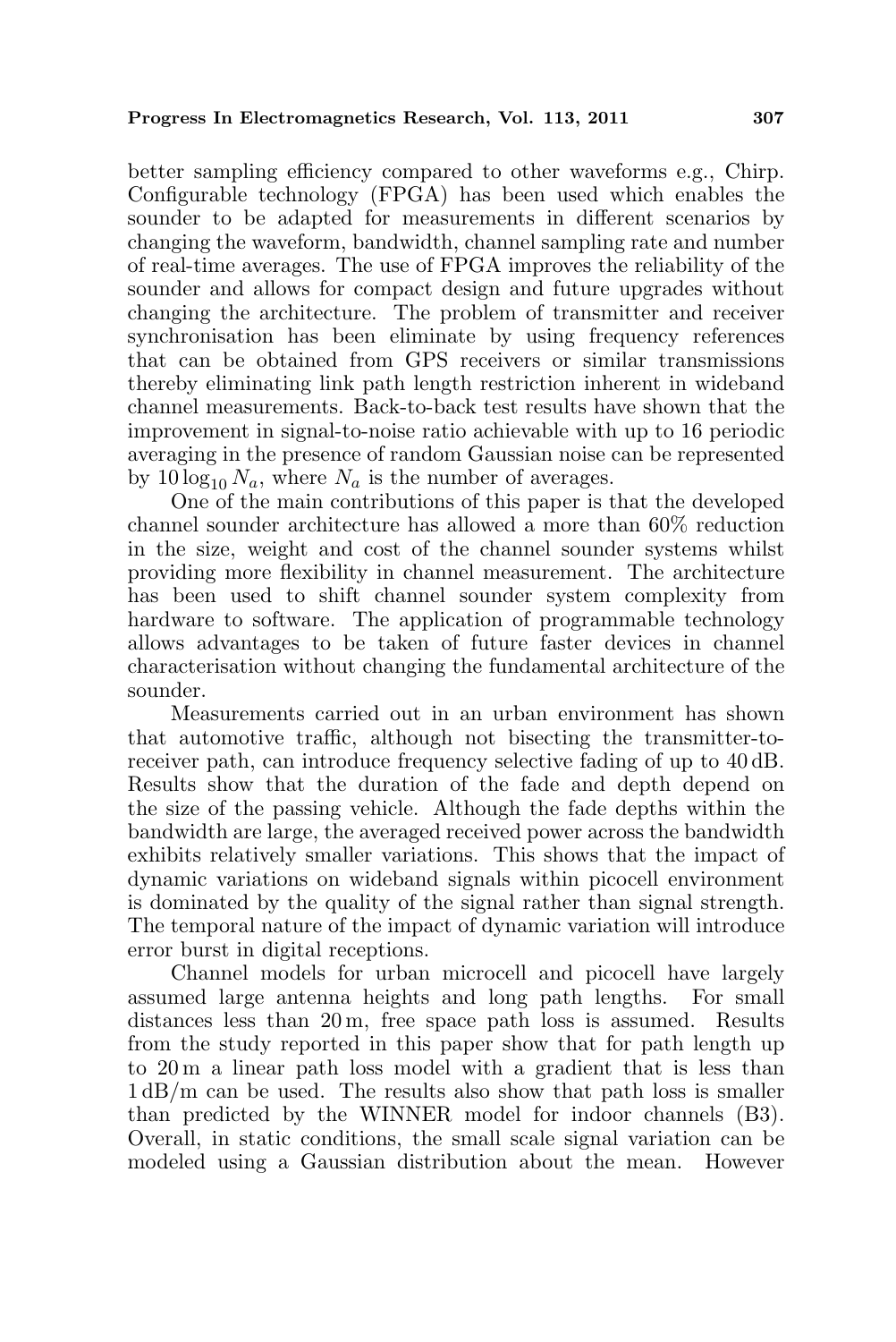under dynamic conditions, signal variation is Rician distributed for antenna separations up to 10 m and Nakagami distributed for antenna separations beyond 10 m. This paper has produced useful results relevant to system planning and design for urban picocell high data rate transmissions. In particular, the results are relevant to high data rate ad-hoc network systems which use short range transmissions.

## REFERENCES

- 1. Ndzi, D. L., N. Savage, and B. Gremont, "Spatial and temporal variation of wideband indoor channels," International Journal of Antennas and Propagation, Vol. 2010, Article ID 735434, 11, 2010.
- 2. Ndzi, D., J. Austin, and E. Vilar, "Hyper-resolution indoor channel impulse responses: Multipath components and k-factors," Electronics Letters, Vol. 35, No. 9, 698–699, April 1999.
- 3. Maciel, L. R., H. L. Bertoni, and H. H. Xia, "Unified approach to prediction of propagation over buildings for all ranges of base station antenna height," IEEE Transactions on Vehicular Technology, Vol. 42, No. 1, 41–45, January 1993.
- 4. Kurner, T., D. J. Cichon, and W. Wiesbeck, "Concepts and results for 3d digital terrain-based wave propagation models: An overview," IEEE Journal on Selected Areas in Communications, Vol. 11, 1002–1012, September 1993.
- 5. Hashemi, H., "The indoor radio propagation channel," IEEE Proceedings, Vol. 81, No. 7, 941–968, July 1993.
- 6. Cichon, D. J. and T. Kurner, "Propagation prediction models," COST 231 Final Report, Chapter 4, 134, 1999.
- 7. Goncalves, N. C. and L. M. Correia, "A propagation model for urban microcellular systems at the UHF band," IEEE Transactions on Vehicular Technology, Vol. 49, No. 4, 1294–1302, July 2000.
- 8. Juan-Llacer, L., L. Ramos, and N. Cardona, "Application of some theoretical models for coverage prediction in macrocell urban environments," IEEE Transactions on Vehicular Technology, Vol. 48, No. 5, 1463–1468, September 1999.
- 9. Berg, J., "A recursive method for street microcell path loss calculations," IEEE International Symposium on Personal, Indoor and Mobile Radio Communications, PIMRC-95, 140–143, Toronto, Canada, September 195.
- 10. Lee, W. C. Y. and D. J. Y. Lee, "Microcell prediction in dense urban area," IEEE Transactions on Vehicular Technology, Vol. 47, No. 1, 246–253, February 1998.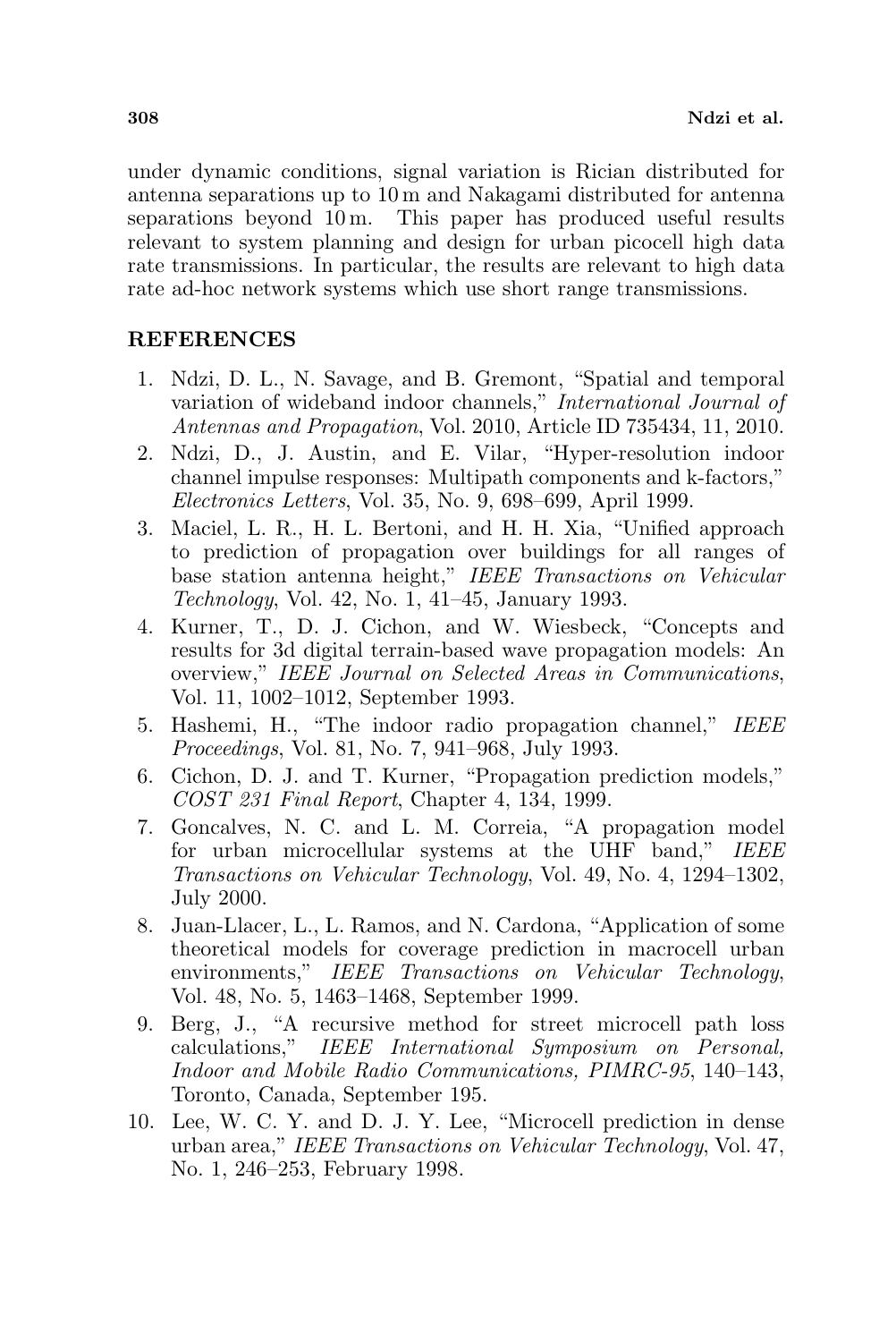### Progress In Electromagnetics Research, Vol. 113, 2011 309

- 11. Okumura, Y., E. Ohmori, T. Kawano, and K. Fukuda, "Field strength and its variability in VHF and UHF land mobile radio services," Review of the Electrical Communications Laboratory, Vol. 16, 825–873, September–October 1968.
- 12. Hata, M., "Empirical formula for propagation loss in land mobile radio services," IEEE Transactions on Vehicular Technology, Vol. 29, No. 3, 317–325, September 1981.
- 13. COST Action 231, "Digital mobile radio towards future generation systems," Final Report, European Commission, No. 18957, 1999.
- 14. Electronic Communication Committee (ECC) within the European Conference of Postal and Telecommunications Administration (CEPT), "The analysis of the coexistence of FWA cells in the 3.4–3.8 GHz band," ECC Report 33, May 2003.
- 15. Rappaport, T. S., Wireless Communications: Principles and Practice, Prentice Hall, New Jersey, USA, 2002.
- 16. Wireless World Initiative New Radio (WINNER), 6th Framework Programme, Information Society Technologies, IST-2003-507591, Website: https://www.ist-winner.org/
- 17. The Working Group for WLAN Standards (IEEE 802.11), Website: http://www.ieee802.org/11/.
- 18. 3rd Generation Partnership Project, Website: http://www.3gpp.org/.
- 19. Papantoniou, S. J., "Modelling the mobile-radio channel," Ph.D. Thesis, No. 9120, ETH Zürich, 1990.
- 20. Fleury, B. and U. B. R. Heddergott, "Advanced radio channel model for magic WAND," ACTS Mobile Telecommunications Summit, 600–607, November 1996, Granada, Spain.
- 21. Nielsen, J. Ø., V. Afanassiev, and J. B. Andersen, "A dynamic model of the indoor channel," Wireless Personal Communications, Vol. 19, No. 2, 91–120, November 2001.
- 22. Chong, C. C., D. I. Laurenson, and S. McLaughlin, "The implementation and evaluation of a novel wideband dynamic directional indoor channel model based on a markov process," 14th IEEE Proceedings on Personal, Indoor and Mobile Radio Communications, Vol. 1, 670–674, September 2003.
- 23. Wireless Local Area Network Hotspot Directory, W-Squared Inc., Website: http://www.wifi411.com/.
- 24. Calcev, G., D. Chizhik, B. Goransson, S. Howard, H. Huang, A. Kogiantis, A. F. Molisch, A. L. Moustakas, D. Reed, and X. Hao, "A wideband spatial channel model for system-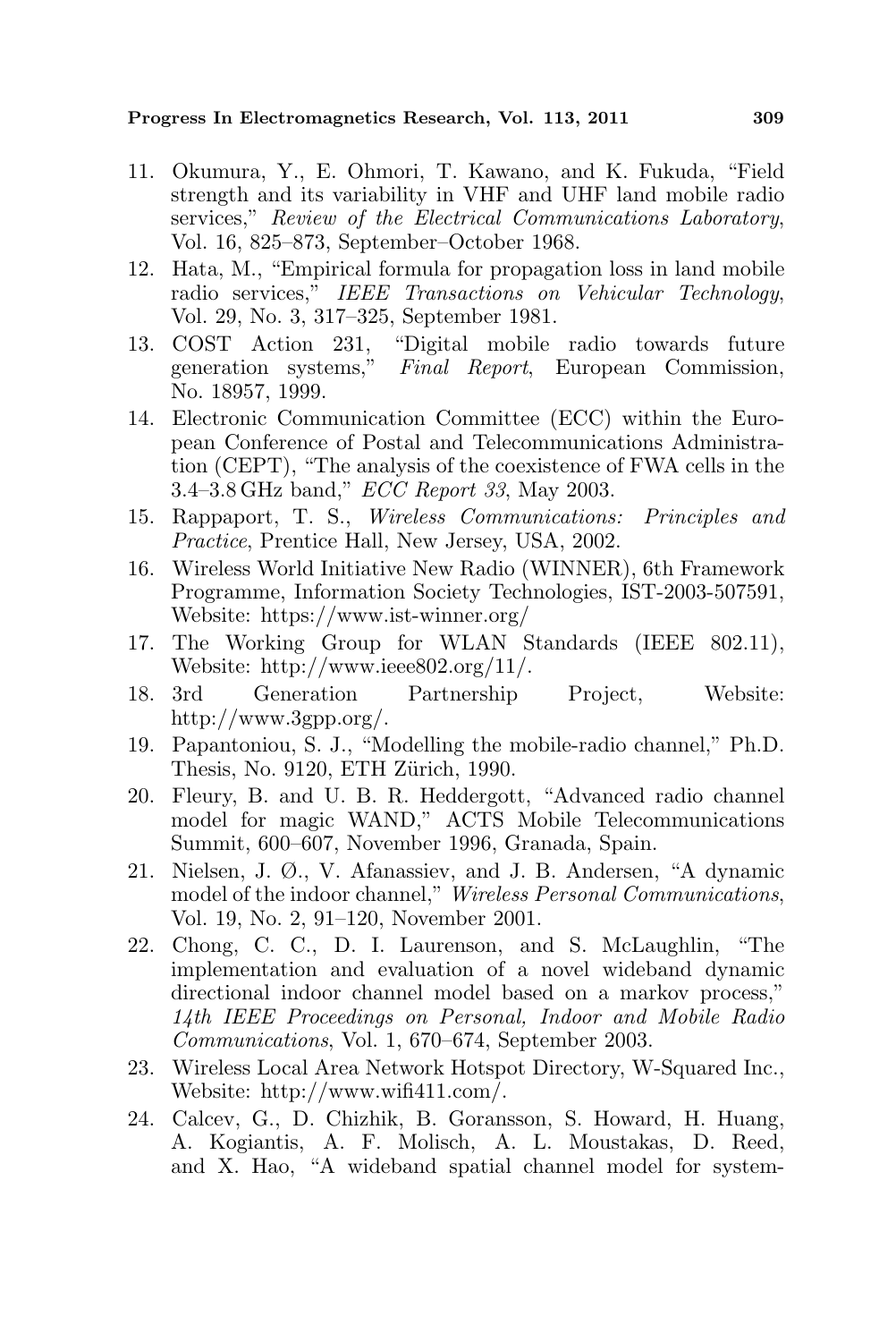wide simulations," IEEE Transactions on Vehicular Technology, Vol. 56, No. 2, 389–403, March 2007.

- 25. 3GPP, "Spatial channel model for MIMO simulations,"  $ftp://ftp.3gpp2.org/TSGC/Working/2001/TSG-C_0108/TSG-C-$ 0801-Portland/WG5/.
- 26. WINNER II Channel Models, September 30, 2007, http://www.istwinner.org/WINNER2-Deliverables/D1.1.2v1.1.pdf.
- 27. DeLange, O. E., "Propagation studies at microwave frequency by means of very short pulse," Bell System Technical Journal, Vol. 31, 91–103, January 1952.
- 28. Hewitt, A. and E. Vilar, "Sective fading on LOS microware links: Classical and spread spectrum measurements techniques," IEEE Trans. on Comms., Vol. 36, No. 7, 789–796, July 1988.
- 29. Crawford, A. B. and W. C. Jakes, "Selective fading of microwaves," Bell System Technical Journal, Vol. 31, 68–90, January 1952.
- 30. Bailey, R. J. and G. R. Summers, "Radio channel characterisation for the digital european cordless telecommunications system," British Telecommunications Technology Journal, Vol. 8, No. 1, 25–30, January 1990.
- 31. Turin, G. L., F. D. Clapp, T. L. Johnson, S. B. Fine, and D. Lavry, "A statistical model of urban multipath propagation," IEEE Transactions on Vehicular Technology, Vol. 21, No. 1, 1–9, February 1972.
- 32. Falconer, D. D. and S. Lek Ariyavisitakul, "Broadband wireless using singal carrier and frequency domain equalization," 5th International Symposium on Wireless Personal Multimedia Communications, Vol. 1, 27–36, Honolulu, HI, USA, October 2002,.
- 33. Matic, D. M., H. Harada, and R. Prasad, "Indoor and outdoor frequency measurements for MM-waves in the range of 60 GHz," 48th IEEE Vehicular Technology Conference: Pathway to a Global Wireless Revolution, Vol. 1, 567–571, Ottawa, Canada, May 1998.
- 34. Bajwa, A. S. and J. D. Parsons, "Small-area characterization of UHF urban and suburban mobile radio propagation," IEE Proceedings, Vol. 129, No. 2, 102–109, April 1982.
- 35. Godfrey, K., Perturbation Signals for System Identification, Prentice-Hall, London, UK, 1993.
- 36. Ditmar, W. P. A., M. Khoshlahjeh-Motamed, and R. R. Pettitt, "Design and Application of multi-frequency signals for power plant indentification," IEE International Conference on Control'91, Vol. 1, 665–670, Edinburgh, United Kingdom, March 25–28, 1991.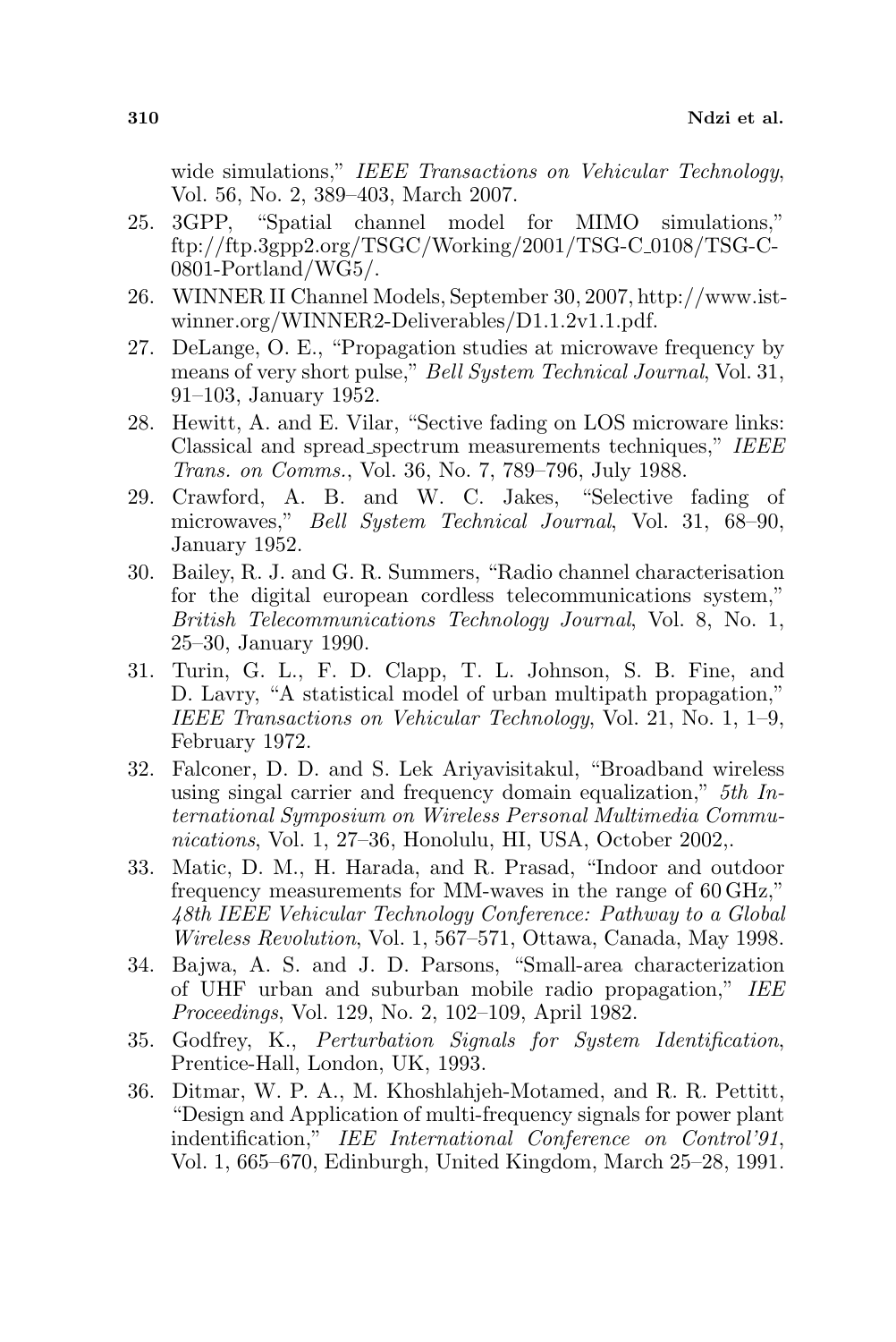Progress In Electromagnetics Research, Vol. 113, 2011 311

- 37. Nielson, D. L., "Microwave propagation measurements for mobile digital radio application," IEEE Transactions on Vehicular Technology, Vol. 27, No. 3, 117–131, August 1978.
- 38. Martin, G. T. and M. Faulkner, "Delay spread measurements at 1890 MHz in pedestrian areas of the central business district in the city of melbourne," 44th IEEE Vehicular Technology Conference, Vol. 1, 145–149, Stockholm, Sweden, June 1994.
- 39. Cox, D. C., "Delay-doppler characteristics of multipath delay spread and average excess delay for 910 MHz urban mobile radio paths," IEEE Transactions on Antennas and Propagation, Vol. 20, No. 5, 625–635, September 1972.
- 40. Nche, C., A. M. D. Turkmani, and A. A. Arowojolu, "Channel sounder for PCN networks," IEE Colloquium on High Bit Rate UHF/SHF Channel Sounders Technology and Measurements, 5/1– 6, Savoy Place, London, UK, December 1993.
- 41. Løvnes, G., S. E. Paulsen, and R. H. Rækken, "A millimeter wave channel sounder based on chirp/correlation technique," IEE Colloquium on High Bit Rate UHF/SHF Channel Sounders Technology and Measurements, 8/1–7, Savoy Place, London, UK, December 1993.
- 42. Salous, S. and V. Hinostroza, "Bi-dynamic indoor measurements with high resolution channel sounder," 5th International Symposium on Wireless Personal Multimedia Communications, Vol. 1, 262–266, Honolulu, HI, USA, October 2002.
- 43. RUSK Channel Sounder Ordering Information, MEDAV GmbH, Website: http://www.channelsounder.de/.
- 44. Trulove, J., Build Your Own Wireless LAN, McGraw-Hill, New York, USA, 2002.
- 45. Duet Channel Sounder Technical Description, Berkeley Varitronics Systems, Inc., Website: http://www.bvsystems.com/Products/CD MA/Duet/duet.htm.
- 46. Elektrobit Propsound Channel Sounder Technical Description, Elektrobit Corporation,Website: http://www.elektrobit.com/index.p hp?209.
- 47. Van Rees, J., "Measurements of the wideband radio channel characteristics for rural, residental, and suburban areas," IEEE Transactions on Vehicular Technology, Vol. 36, No. 1, 2–6, February 1987.
- 48. Safer, H., G. L. Berger, and F. Seifert, "Propagation measurement-based probability of error predictions for the tactical VHF-range," IEEE Military Communication Conference Proceed-